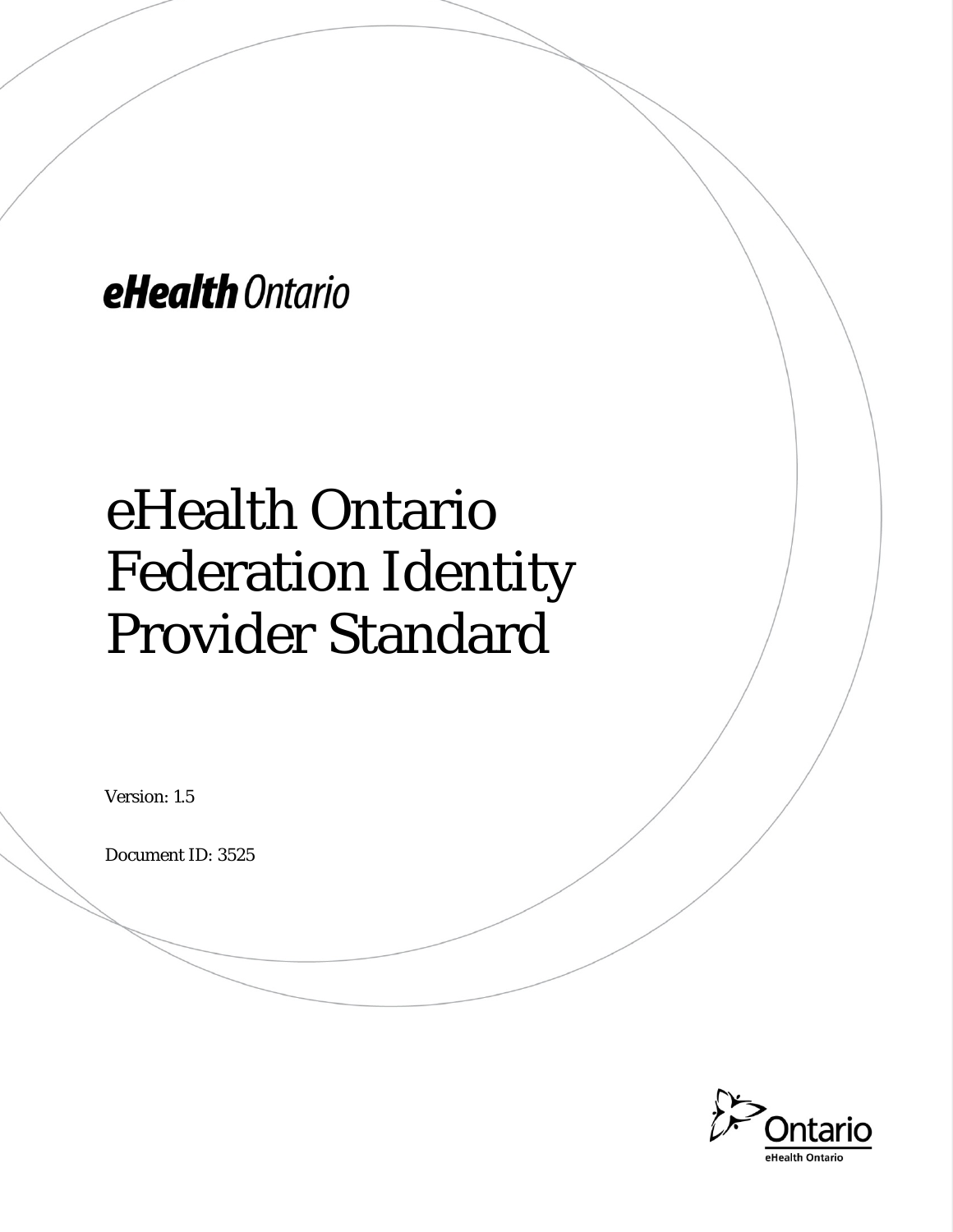#### **Copyright Notice**

Copyright © 2018, eHealth Ontario

#### **All rights reserved**

No part of this document may be reproduced in any form, including photocopying or transmission electronically to any computer, without prior written consent of eHealth Ontario. The information contained in this document is proprietary to eHealth Ontario and may not be used or disclosed except as expressly authorized in writing by eHealth Ontario.

#### **Trademarks**

Other product names mentioned in this document may be trademarks or registered trademarks of their respective companies and are hereby acknowledged.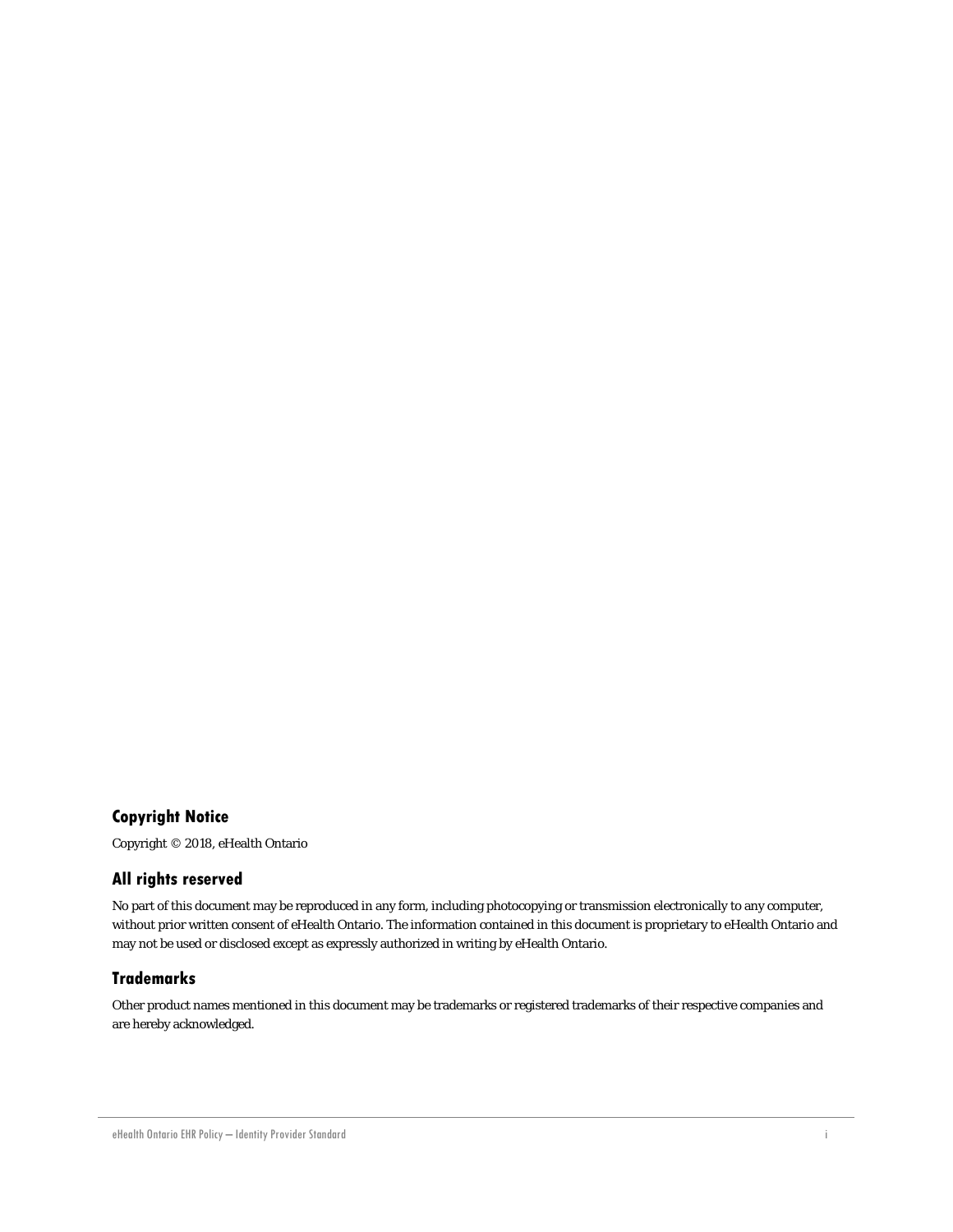### **Document Control**

Annually or otherwise established by the VP & CISO, Technology Planning and Next Review Date :<br>Information Security

### **Approval History**

| <b>APPROVER(S)</b>                                                      | <b>APPROVED DATE</b> |
|-------------------------------------------------------------------------|----------------------|
| eHealth Ontario VP & CISO, Technology Planning and Information Security | 2017-11-07           |
| <b>Connecting Security Committee</b>                                    | 2018-03-26           |

### **Revision History**

| <b>VERSION NO.</b> | <b>DATE</b>           | <b>SUMMARY OF CHANGE</b>                                                                                                                                                                           | <b>CHANGED BY</b>            |
|--------------------|-----------------------|----------------------------------------------------------------------------------------------------------------------------------------------------------------------------------------------------|------------------------------|
| 1.1                | <b>August 5, 2014</b> | Final version (v.1.1) with changes from the Privacy<br>Office and Security team                                                                                                                    | <b>Clara Wong</b>            |
| 1.2                | January 30,<br>2015   | Updated section related to system logs and<br>amended Part II to include the EHR security<br>policies                                                                                              | <b>Alan Douthwaite</b>       |
| 1.3                | June 22, 2015         | Consolidated and updated definition of "Remote<br>Access Session" in Glossary.                                                                                                                     | Clara Wong                   |
| 1.3                | June 26, 2015         | Incorporated comments from Security team.                                                                                                                                                          | Clara Wong                   |
| 1.31               | Nov 10, 2016          | Updated password reset frequency to allow up to 1<br>year for password reset frequency and adjusted the<br>retention requirements authentication logs.                                             | Clara Wong                   |
| 1.40               | March 28, 2017        | Updated Standard to align with EHR Security<br>Policies. Merged in content from the Local<br><b>Registration Authorities Practices Policy and</b><br>included periodic account audit requirements. | Raviteja Addepalli           |
| 1.41               | Nov 7, 2017           | <b>Update to include Provincial Two Factor</b><br>Authentication requirements                                                                                                                      | <b>Marianne White</b>        |
| 1.5                | March 16, 2018        | Update standard to include Patient access to the<br>EHR and NIST password recommendations (NIST<br>800-63B)                                                                                        | Geovanny Diaz / Ola<br>Edidi |

<span id="page-2-0"></span>eHealth Ontario EHR Policy – Identity Provider Standard ii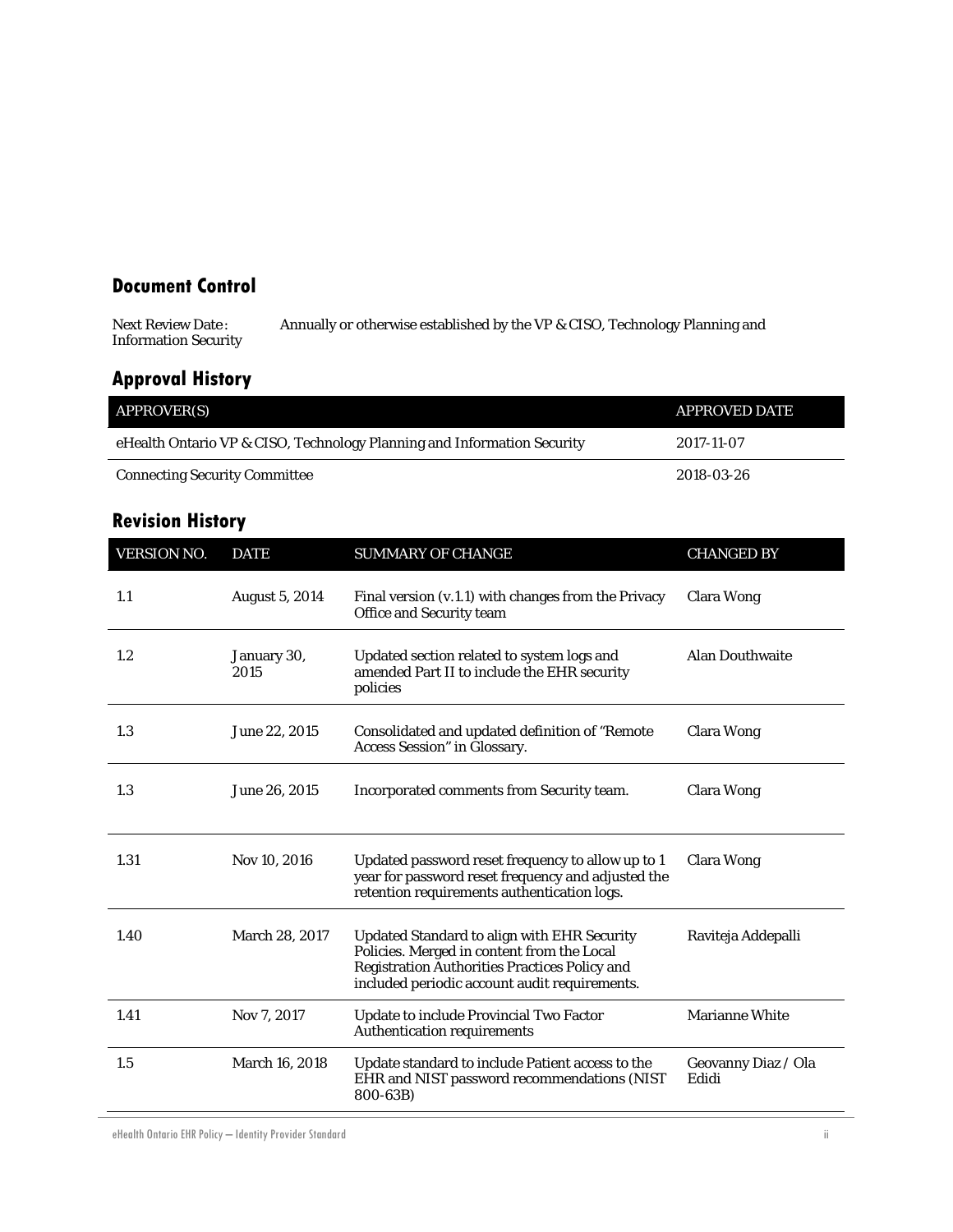## **Purpose**

This Standard establishes the mandatory, minimum requirements applicable to Identity Providers (the **"IDP"**) to be accredited to provide Identity and Authentication Services ("**IA Services**") in the eHealth Ontario Federation ("**Federation"**).

Specifically, this Standard governs the Registration and Authentication by the IDP of End Users' access to electronic health services, applications, information and resources (collectively "Federated Services") that are accessible over the Agency's Federated System – a technology infrastructure comprising applications, systems, registries, databases, files, portal applications and tools.

Information concerning this document may be obtained from: eHealth Ontario Cyber Security Governance Team: [connecting.security@ehealthontario.on.ca](mailto:connecting.security@ehealthontario.on.ca)

## **Modification**

This document may be updated or revised as needed.

The IDP must comply with this Standard as eHealth Ontario (the "Agency") may, in its sole discretion, amend from time to time.

The Agency will give notice to accredited IDPs of any amendment to this document. Amendments will also be posted on the Agency website.

## **Scope**

This document applies to all IDPs that the Agency accredits to provide IA Services in the Federation and to their Representatives.

## **Service Description**

The Federation is a network whose members either provide or access Federated Services over the Agency's Federated System.

The Agency's ONE® ID Program is the Federation Operator of the Federation—a "broker" that relays End Users' access requests for Federated Services, together with identity validations from their IDPs, to enable Application Providers to make informed Authorization decisions.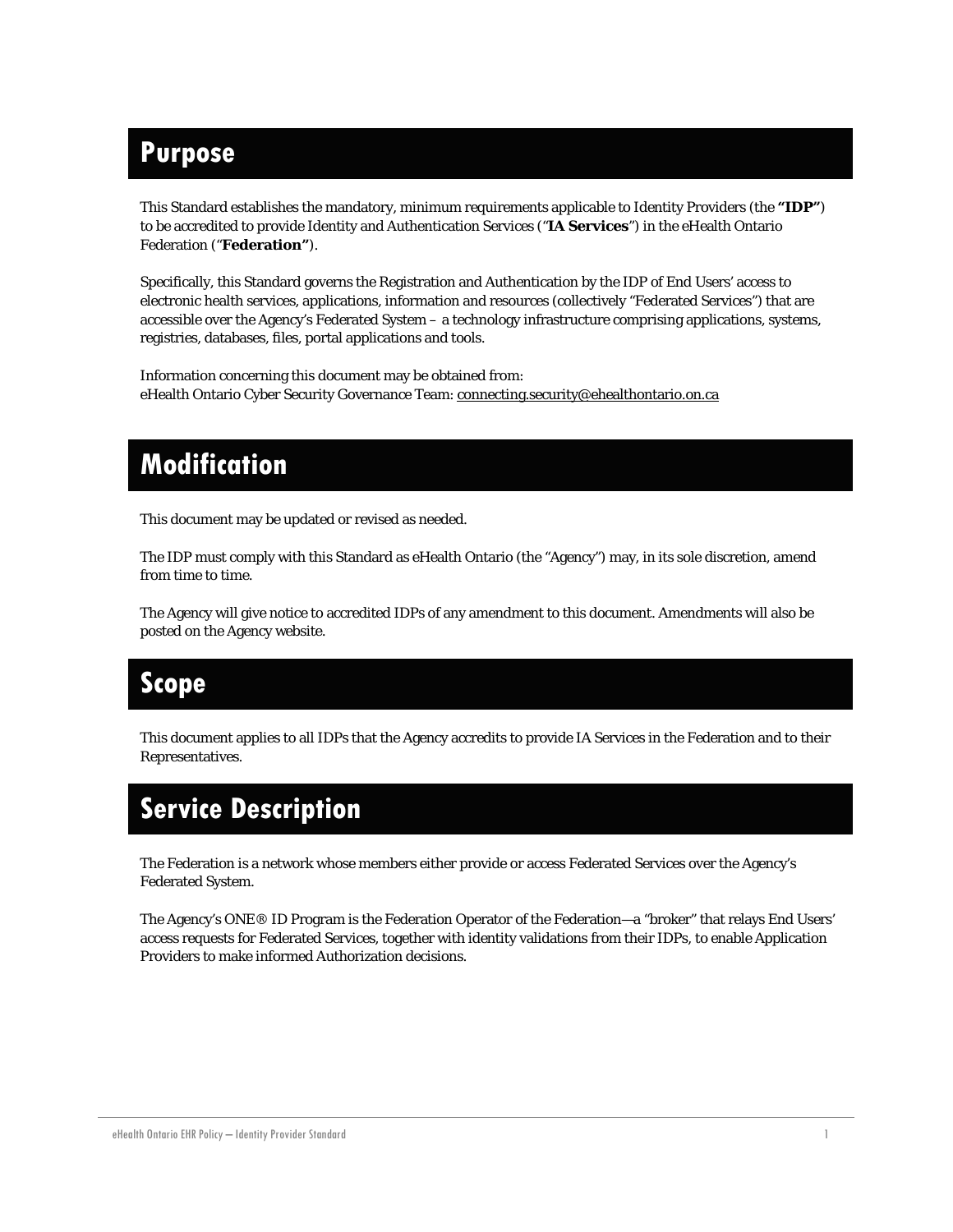## **Interpretation**

## **1.1 Laws and Regulations**

This Standard and any relevant agreement pursuant to it will be interpreted in such manner as to be effective and valid under applicable Laws and Regulations, including:

- *Development Corporations Act* and Ontario Regulation 43/02 as amended
- *Personal Health Information Protection Act, 2004* (**PHIPA**) and Ontario Regulation 329/04 as amended
- *Freedom of Information and Protection of Privacy Act* (**FIPPA**)

Where there is a discrepancy or gap between this Standard and applicable Laws and Regulations, Laws and Regulations shall take precedence.

## **1.2 Related Policies**

This document will be interpreted in accordance with other Agency policies, including the *Privacy and Data Protection Policy, Personal Health Information Privacy Policy, Personal Information Privacy Policy, Acceptable Use Policy and Information Security Policy.* 

Please see the "Reference and Associated Documents" section for links to these policies.

## **1.3 Terminology**

This Standard follows certain wording conventions, which have the following meanings:

**"SHALL"/"MUST":** This requirement is mandatory.

**"SHOULD":** The implementer must choose this action, unless business requirement(s) dictate(s) otherwise. Exceptions must be approved by management, as modifications to the standard practice.

**"MAY":** The implementer may choose to take one or more of a selection of options, but must make a choice of one or more, as dictated within the context of the item.

Pronouns and any variations thereof will be deemed to include the feminine and masculine and all terms used in the singular will be deemed to include the plural, and vice versa, as the context may require.

The words "include" and "including" when used are not intended to be exclusive and mean, respectively, "include, without limitation," and "including, but not limited to".

Words and terms in This Standard that have meanings differing from the commonly accepted definitions are capitalized and their meanings are set out in the Glossary.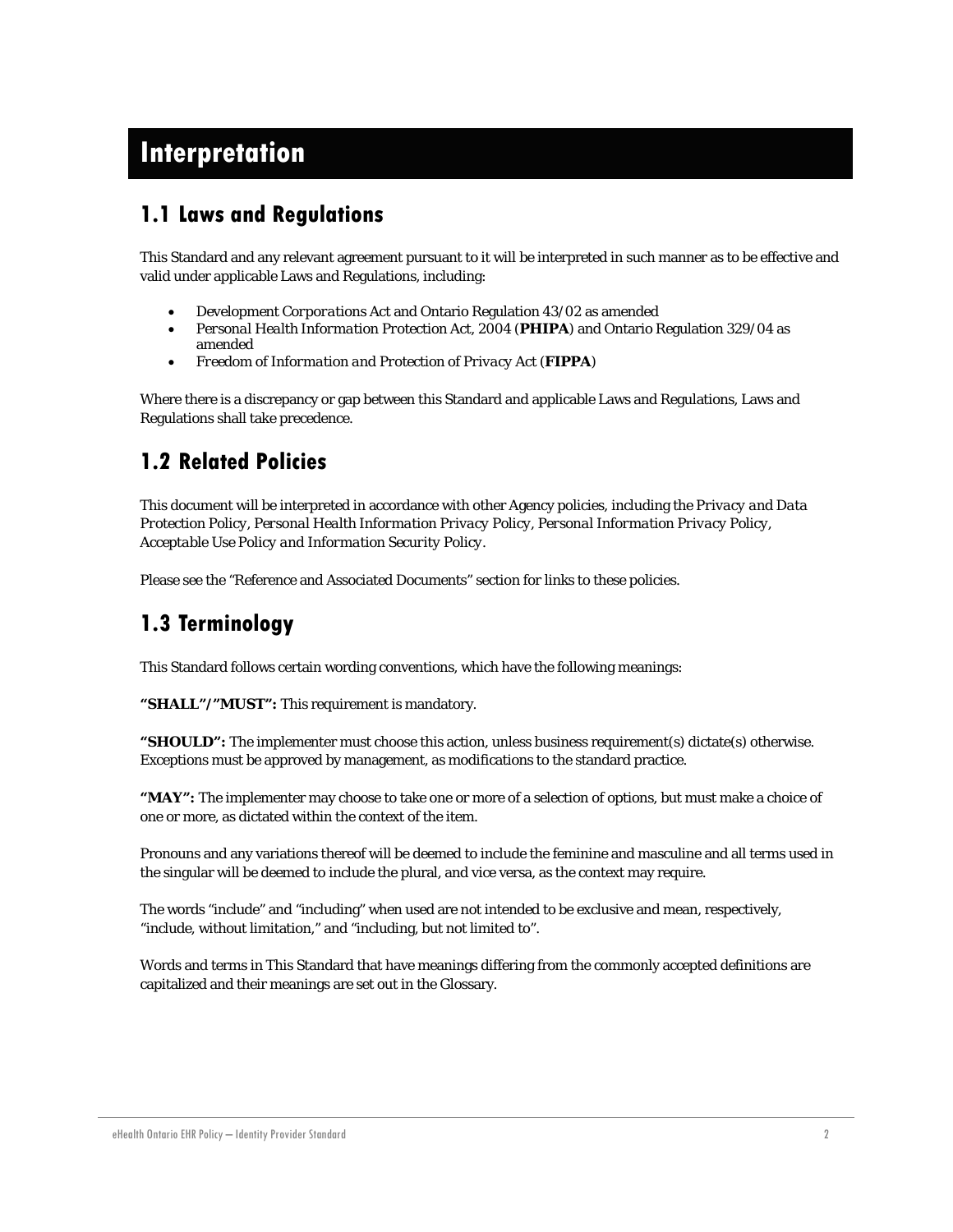## PART I. IDENTITY VALIDATION AND AUTHENTICATION

## **1. Accreditation**

#### 1.1. Accreditation Requirements

During the accreditation process, the Agency will review the Identity Access Management System (IAMS) of the IDP.

#### The IDP must:

- Attest that it has the necessary authority, personnel and technical resources necessary to provide IA Services
- Assist in the Agency's review by providing the documentation or other information required
- Advise the Agency of any changes to its IAMS and Registration or Authentication policies, practices, processes or technologies
- Agree to comply with and assist the Agency in complying with all applicable Laws and Regulations, such as the PHIPA and the FIPPA
- Agree to comply with all applicable agreement(s)
- Respond to any recommendation made by the Agency or its delivery partners for remedial action to address any gaps identified by its reviews
- Designate one or more Representatives to liaise with the Agency

#### 1.2. Exemptions

In exceptional cases, an IDP may request an exemption from one or more requirement(s) in this Standard in writing to the Agency, which must state the reason(s) for the request. All requests shall be submitted to the Agency prior to the IDP providing or continuing to provide any IA Services. All requests shall be reviewed and must be approved by the appropriate Agency team(s). The Agency shall work with the IDP and may make recommendation(s) that would bring the IDP into compliance. Such recommendation(s) may be subject to conditions, including requiring that compliance be achieved within a time period that is determined by the Agency, in accordance with the agreement between the Agency and the IDP.

If the IDP does not implement the recommended changes, or does not implement the recommended changes in accordance with any stated condition(s), the Agency shall:

- Not accredit the IDP; nor
- Undertake such other measure in accordance with the agreement between the Agency and the IDP.

#### 1.3. Additional Information

The Agency may collect, record, use or disclose information for the purposes of Registration and/or Enrolment into any Federated Services, so as to reflect, for example, changing business need or to comply with applicable Laws and Regulations.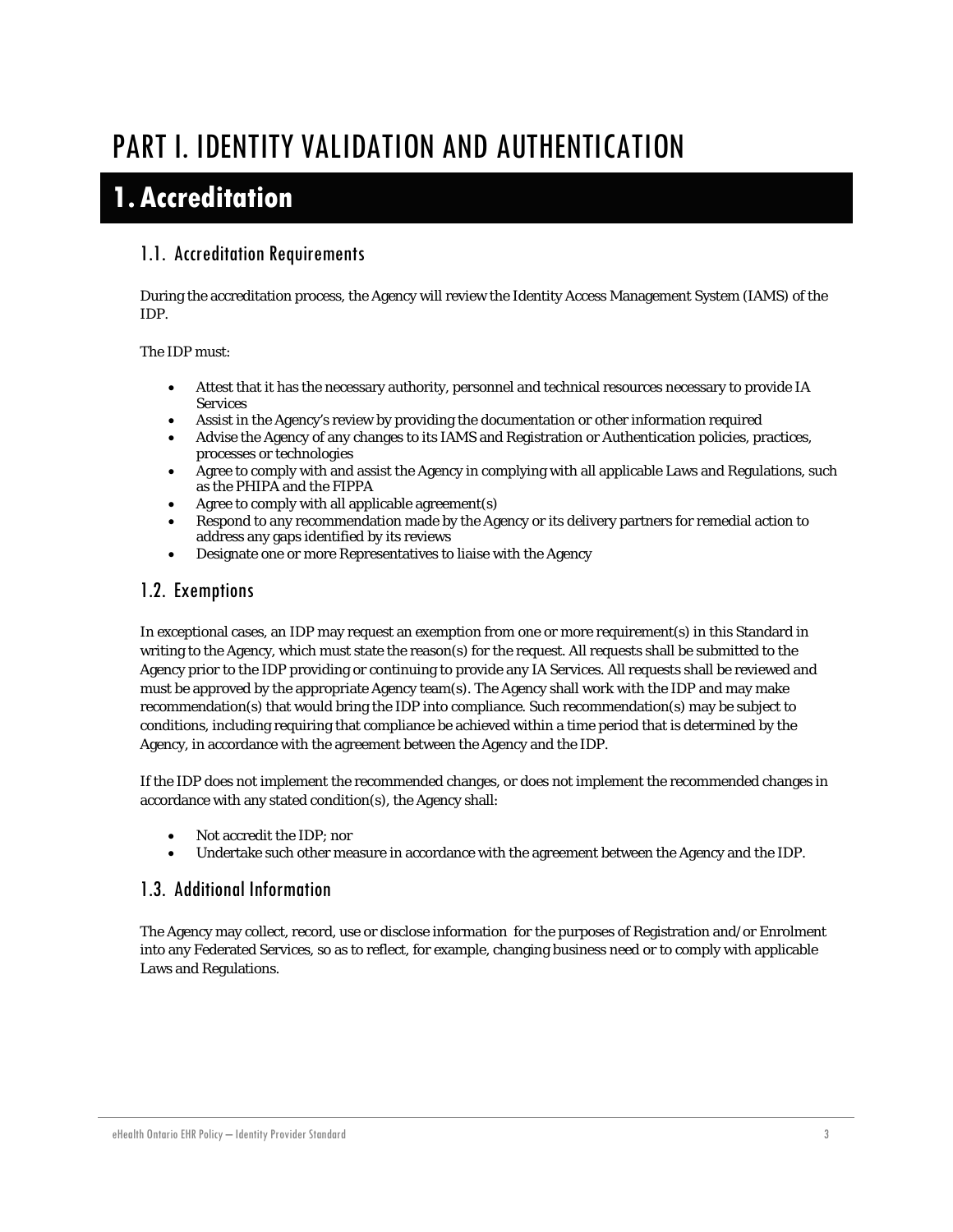#### 1.4. Changes to an Accredited IAMS

The IDP must notify the Agency of any subsequent changes to an IAMS that the Agency had accredited and to any of its Registration or Authentication policies, practices, processes or technologies, in accordance with the terms of the agreement(s) with the Agency or as soon as reasonably practicable, and prior to implementing any changes where they may require the Agency's approval.

#### 1.5. Repeated Review(s)

The Agency may repeat all or part of the accreditation review as required, for reasons including their modification or to audit for compliance with any Federation policy or standard.

The Agency shall conduct or repeat a review if, at any time, it is advised, suspects or otherwise detects that significant changes have been made to an IAMS or the Registration and Authentication policies, practices, processes or technologies of an IDP.

#### 1.6. Termination

The use of an IAMS may be terminated by the Agency or an IDP with reasonable notice, in accordance with the terms of the agreement(s) between them.

## **2. Suspension and Revocation**

### **2.1 Suspension**

#### 2.1.1 General Suspension Rules

The IDP may suspend an account if:

- Information is discovered or revealed suggesting a reasonable likelihood that the information, documentation or any other matter provided or done to establish the Registration was misleading, false or fraudulent;
- An End User has failed to comply with any Federation policy, standard, agreement or the terms and conditions of any Federated Service; or
- Suspension is requested by an IDP or End User for any reason (e.g., leave of absence).

Please also see requirements on suspending accounts when passwords remain unused for the periods specified in sectio[n 4.3.4.](#page-16-0)

#### 2.1.2 Emergency

The Agency reserves the right to immediately suspend access to Federated Services by an End User if it reasonably believes that there is an emergency or other circumstance that would warrant such action, including but not limited to a compromise of the Federated Services or the integrity of data therein.

#### 2.1.3 Reactivation

An account that has been suspended by the IDP due to possible misleading, false or fraudulent information must not be used or reactivated unless it has been confirmed that the relevant information, documentation or other material facts are true, accurate and complete.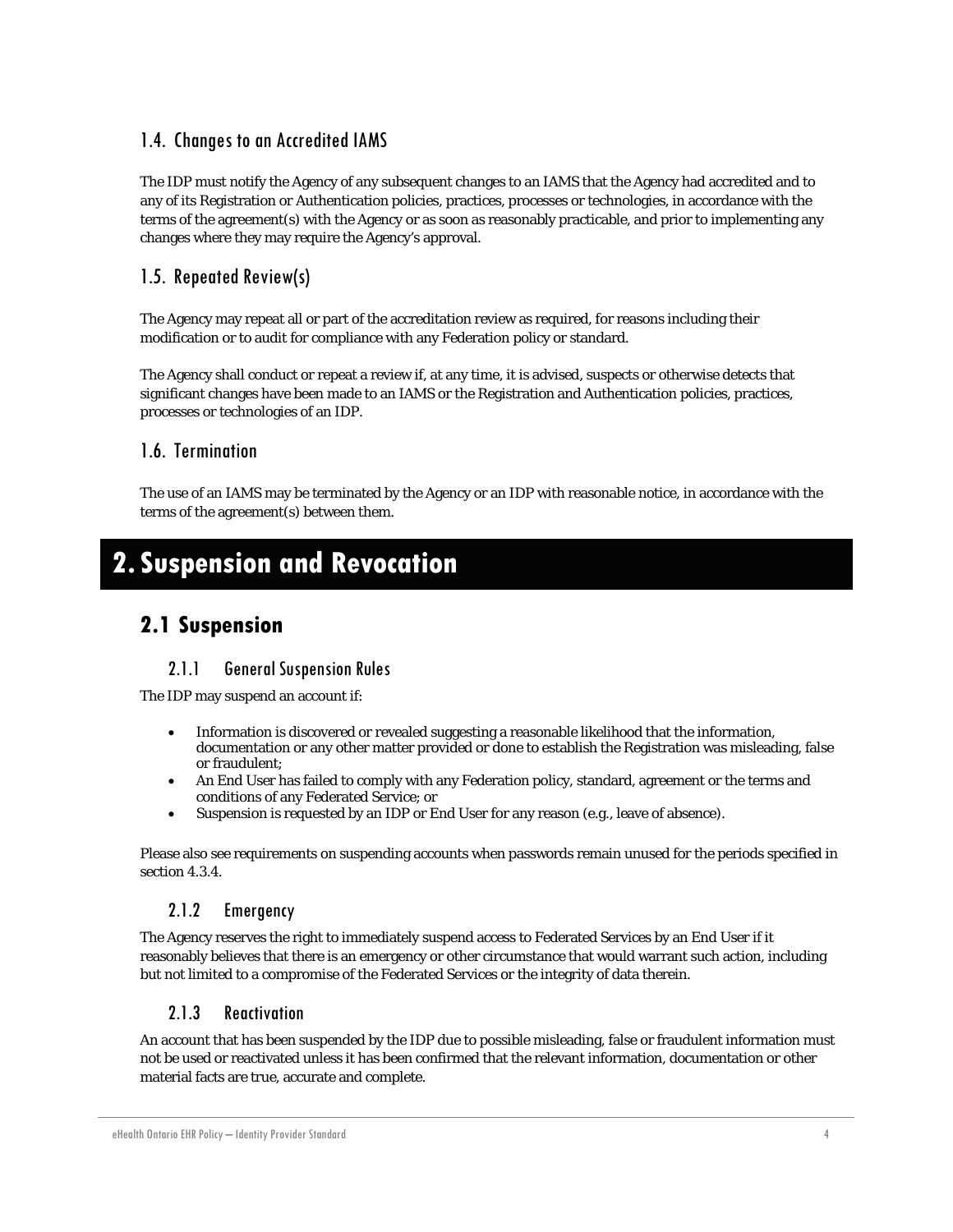#### 2.1.4 Documentation

The IDP must document and retain a record of the reason(s) for:

- A suspension
- Any resulting actions taken
- Details of any investigation

### **2.2 Revocation**

#### 2.2.1 General Revocation Rules

The IDP must revoke the account of an End User if:

- The individual no longer needs the account (e.g., he/she is deceased; has resigned or retired);
- It is determined that the account concerned is a duplicate;
- It is determined that the information, documentation or any other matter provided or done to establish the Registration was misleading, false, or fraudulent; or
- The identity has been otherwise compromised (e.g., identity theft).

The IDP may revoke the account of an End User upon request by that End User for any reason.

#### 2.2.2 Documentation

The IDP must document and retain a record of the reason(s) for:

- A revocation
- Any resulting actions taken
- Details of any investigation

## **3. Registration & Entitlement**

## **3.1 Establishing and Maintaining Local Registration Authorities**

Each HIC must ensure that a Legally Responsible Person (LRP) or their delegate identifies at least one or more persons to act as a Local Registration Authority (LRA) to manage the enrollment of its agents and Electronic Services Providers who require access to Federation Services.

The LRP must ensure that a new LRA:

- Has the time and resources required to perform the duties;
- Is stable in his or her current position (not subject to reassignment);
- Meets Level 2 assurance(see section [3.4\)](#page-11-0) qualifications according to the Federation Identity Provider Standard; and
- Understands the importance of policy adherence, especially privacy and information security.

#### 3.1.1 Modifications

Modifications to the status of an approved LRA may be based on a request from the LRP, or at the discretion of the Registration Authority (RA) if it is suspected or discovered that the LRA is non-compliant with relevant policies, procedures or agreements. If the status of a LRA is revoked or suspended, the LRP must submit a request to lift the suspension before the status may be reinstated.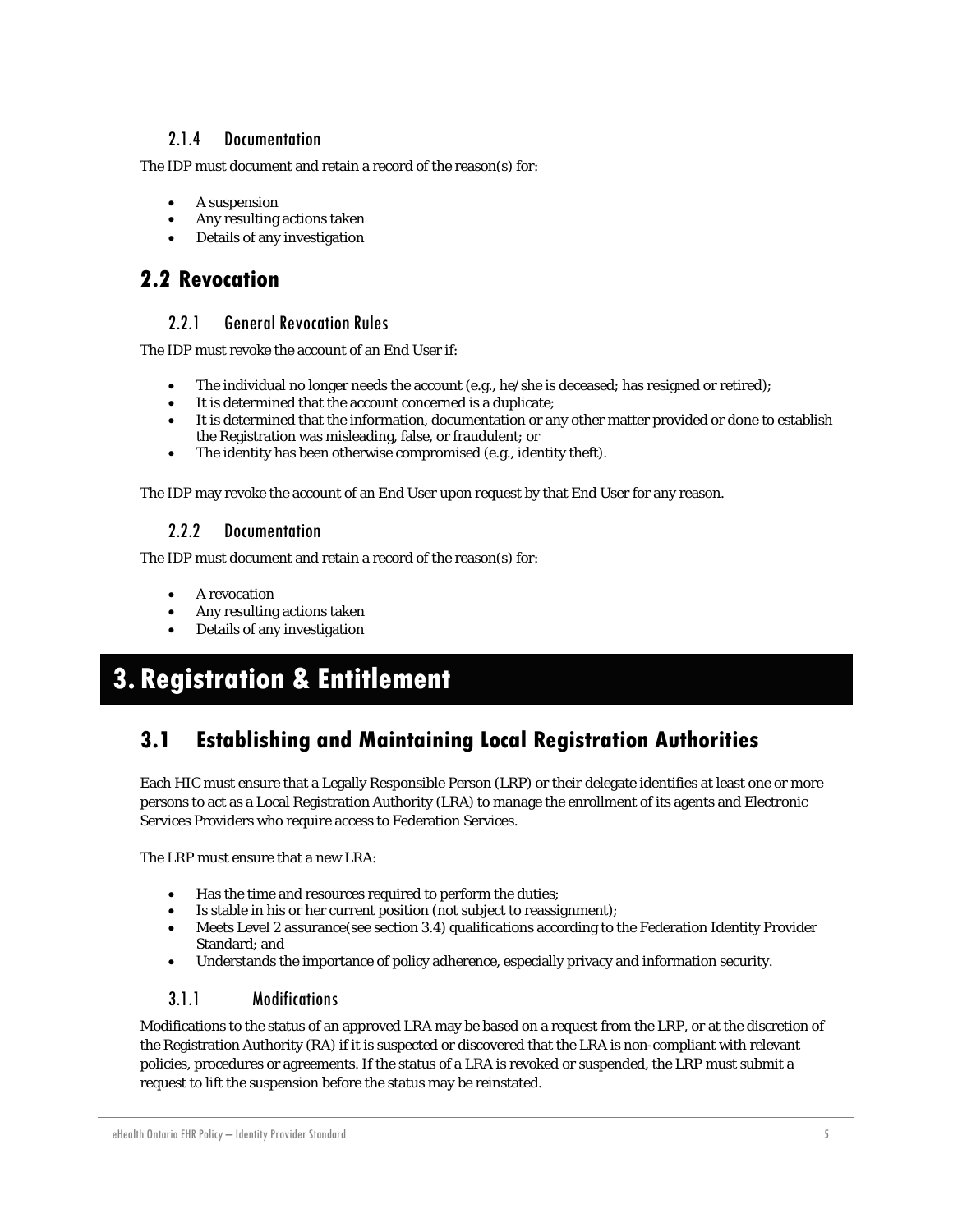#### 3.1.2 Documentation

eHealth Ontario or its delegate, acting as a RA, must maintain a copy of all requests to approve, suspend or revoke a person's status as LRA.

## **3.2 General Registration Rules**

The IDP must validate the identity of End Users or their own Representatives during Registration and before issuing Credentials.

The IDP may determine their respective Registration requirements for End Users. However, at a minimum, the IDP must:

- Validate the Core Identity Information set out in section [3.2.1;](#page-9-0)
- Ensure the method(s) used attain(s) the required Level of Assurance; and
- Ensure that each individual being Registered:
	- $\circ$  Is 16 years of age or older<br>  $\circ$  Presents sufficient inform
	- Presents sufficient information to validate identity and positively 'Authenticate' the individual upon subsequent access requests to Federated Services

The End Users must present two pieces of identification, at least one identity document that contains a photograph bearing a true likeness of the End User (see section [13](#page-28-0) for a list of Primary Documents and Secondary Documents that are currently accepted for Registration).

However, this would not be required where a prior direct or personal interaction between the IDP and the Registrant has taken place to validate the individual's identity and the IDP has records to support this. In addition, the IDP must not accept a Health Number from any province, including Ontario, or a Social Insurance Number to confirm individuals' identities for the Agency's products and services, including Federated Services.

In addition, the IDP's Registration requirements are expected to be of comparable or greater stringency than ONE®ID requirements. For further information, please refer to th[e eHealth Ontario ONE® ID Policy](https://www.ehealthontario.ca/portal/server.pt/gateway/PTARGS_0_95092_19625_0_0_43/http%3B/wcipublisher.phportal.prod.ont.gss%3B7087/publishedcontent/publish/ssha/eho/communities/registration_authority/one_id_policy_and_standards_documents/one_id_policy.pdf) and [associated standards.](https://www.ehealthontario.ca/portal/server.pt/gateway/PTARGS_0_0_19625_0_0_43/http;/wcipublisher.phportal.prod.ont.gss;7087/publishedcontent/publish/ssha/eho/communities/registration_authority/one_id_policies_and_standards_page.html) 

#### **Special requirements for Patient Access to Patient Portals/Applications**

#### **Identify Validation**

- 1. Patients must register for access in person. Where required, remote registration can be permitted and must be done only over a secure video application (i.e., Skype or WebEx).
- 2. Under special circumstances (e.g., patient out of country, extreme illness, excessive travelling distance), registration over the phone is permitted. Users must correctly answer at least the following 6 questions:
	- Date of Birth
	- Address and Postal Code
	- Health Care Number (HCN)
	- Name of Family Doctor
	- Name of Emergency Contact
	- Name of Next Kin
- 3. Patients must be 14 years of age or older in order to register for an account to access their own medical records.
- 4. Using a Health Card with photo is an acceptable Primary ID for a patient to register for access to a Patient Portal/Application.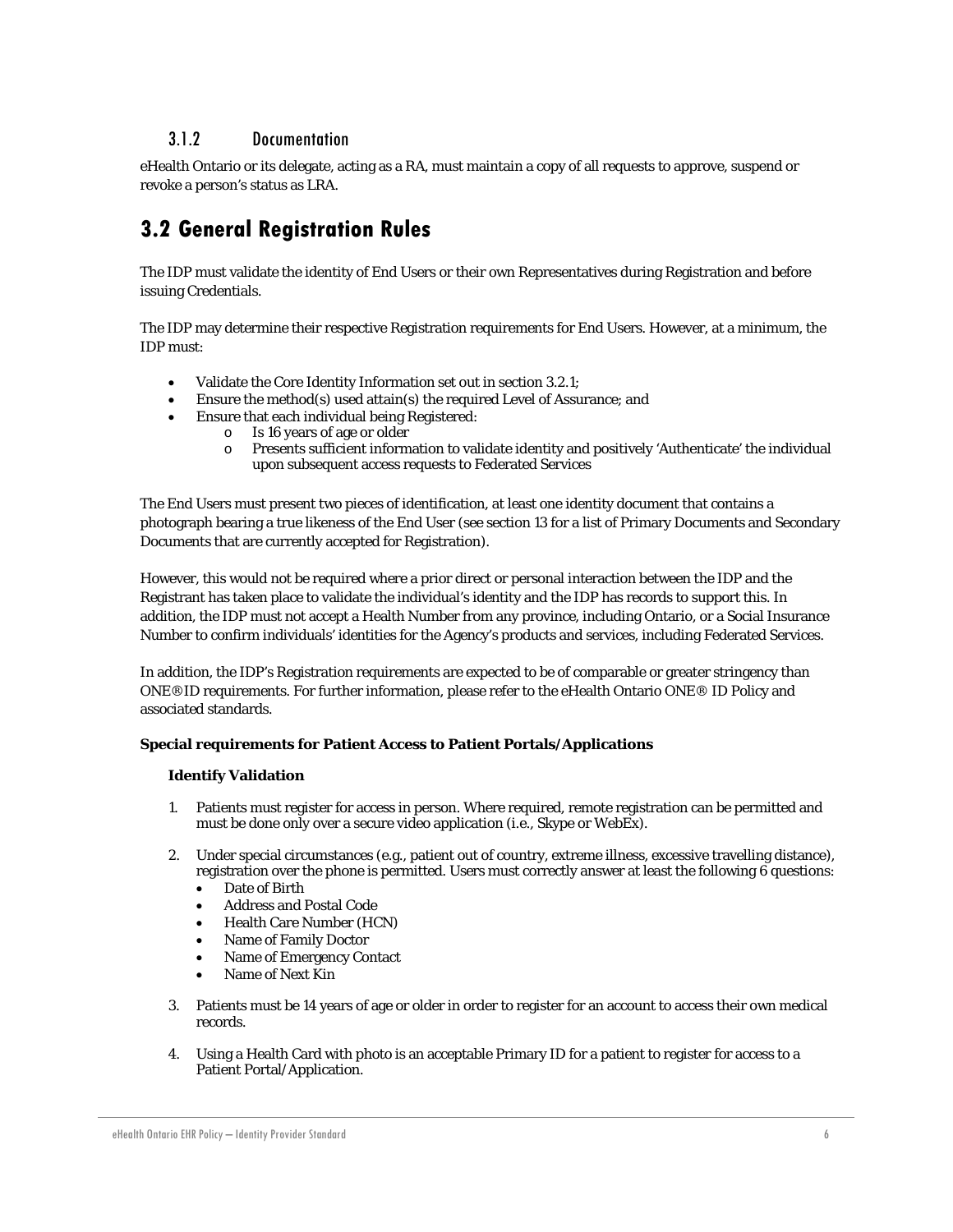#### **Self-completion phase of Registration**

- 5. Upon a successful identity validation, the patient may receive a PIN for self-registration purpose. The PIN:
	- Must be unique, random and at least six characters long
	- Requires no complexity
	- Is valid only for 30 days; beyond that, PIN regeneration is required
- 6. The patient portal/application must prompt patients to provide at least the following information when completing the self-registration phase:
	- PIN
	- Date of Birth
	- Patient's Medical Record Number (MRN)

#### **Substitute Decision Maker (SDM) Access to a Patient's Record**

- 1. Where a Substitute Decision Maker requests access to a Patient's record, the following documentation must be provided in person:
	- A fully filled and signed delegate form provided by [the EHR Solution] Program Office.
	- One identity document that contains a photograph bearing a true likeness of the SDM (see section 13 for a list of Primary Documents and Secondary Documents that are currently accepted for Registration).
	- Supporting documentation such as a long-form birth certificate, power of attorney documents, will and death certificate, or other acceptable court documents.

Note: For auditing purposes, the application must capture and store data on confirmation of identity verification, the provider who performed the identification, and any supporting documentation.

#### 3.2.1 Core Identity Information

<span id="page-9-0"></span>The following is the Core Identity Information the IDP must collect in order to Register an End User:

- Legal name $1$
- Where applicable, all professional designations and license numbers of the individual

Where the organization leverages the ONE ID Provincial 2 factor authentication service the telephone number of the End User must be recorded and maintained securely.

## **3.3 Assigned Information**

During Registration, the IDP must assign every End User the following:

- A unique User ID (see below);
- The information required to set and maintain credentials (see section [4.2\)](#page-15-0); and
- A Level of Assurance (e.g., AL1, AL2, AL3) during the Registration of each End User corresponding to the rigors of the Registration process involved and the strength of the evidence offered to support the identity.

The IDP must ensure that End Users are assigned a User ID that uniquely identifies the End User within the Federated System.

<span id="page-9-1"></span> $\overline{a}$ 

<sup>1</sup> The End User's first name and last name are mandatory fields. The IDP may enter a null value as an End User's middle name.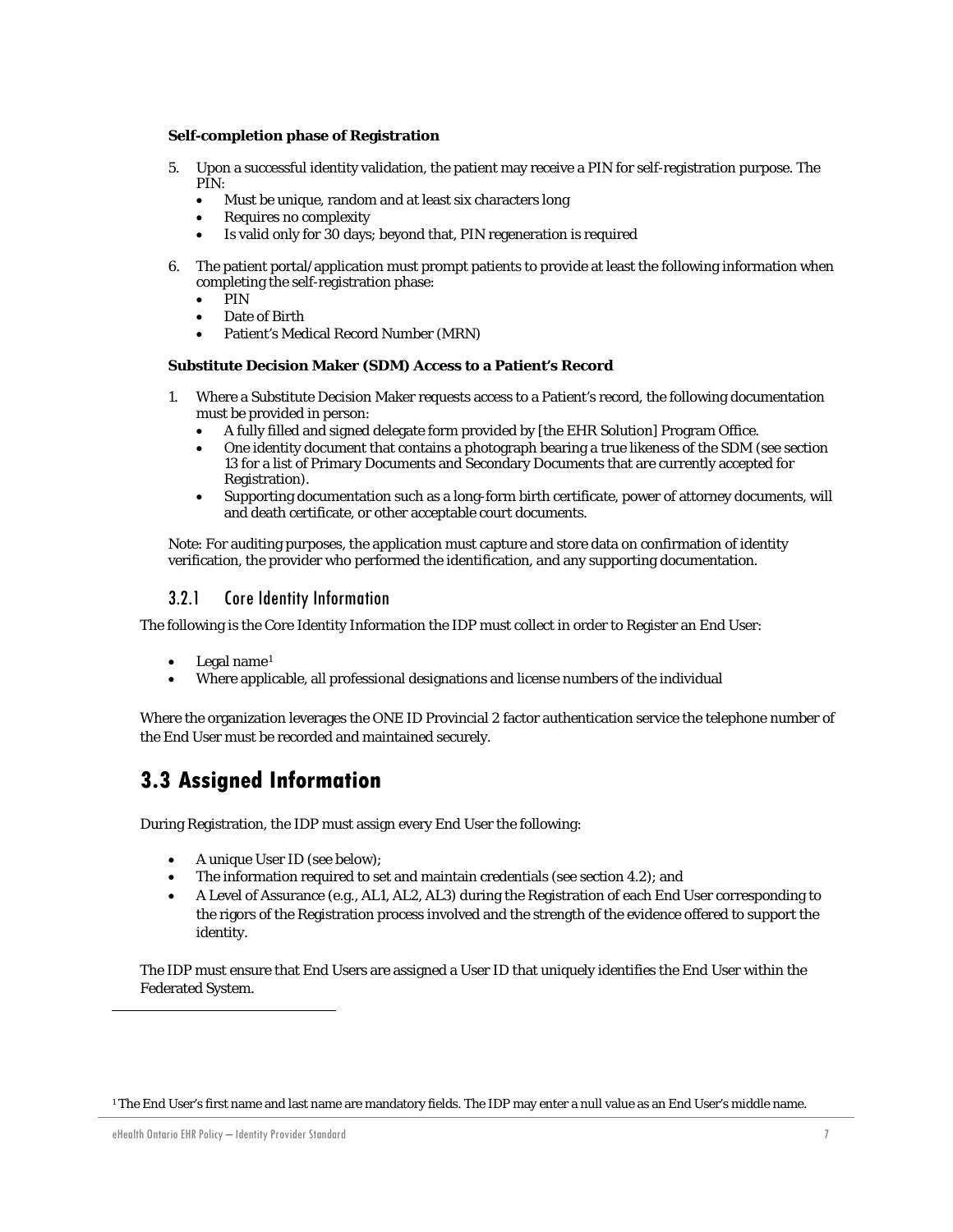User IDs must be in a format approved by the IDP.

NOTE: ONE®ID's standard format of User IDs for individuals is:

• [preferred firstname].[preferred lastname]@[ONEID.on.ca], e.g., [John.Doe@ONEID.on.ca](mailto:John.Doe@ONEID.on.ca)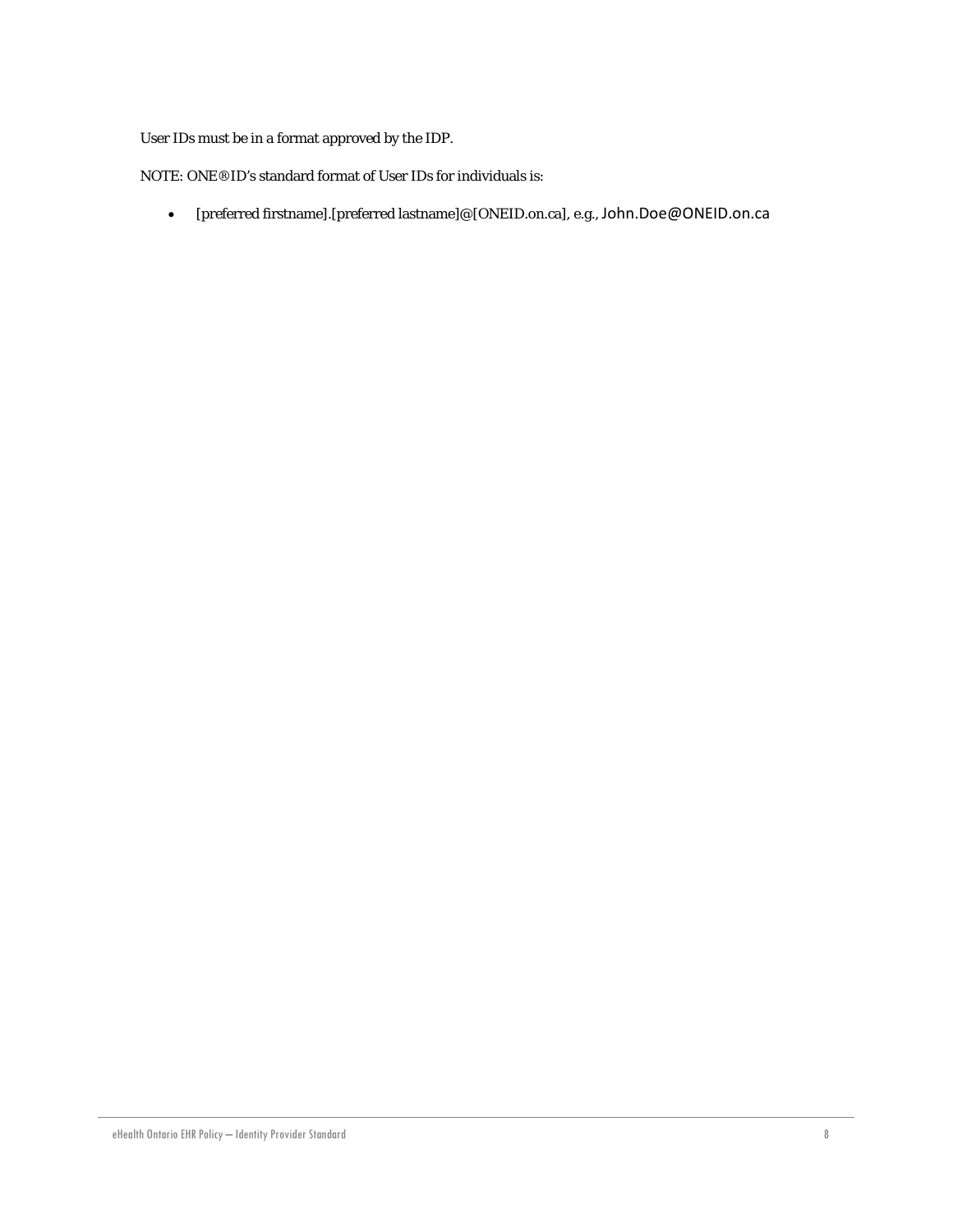## <span id="page-11-0"></span>**3.4 Levels of Assurance**

#### 3.4.1 Definition

A Level of Assurance refers to the level of confidence that can be placed in an identity claim. The Level of Assurance required for access to a Federated Service is determined by the Agency based, among other things, on Application Providers' business requirements and the applicability and appropriateness of the identity requirements corresponding to different information classification, as set out below:

| <b>Level of</b><br><b>Assurance</b> | <b>Information Classification</b>                                                                                                                                                                                                                                                                                                                                                                                                                                                                                     | <b>Description of Level of Assurance</b>                                                                                                                                                                                                                         |
|-------------------------------------|-----------------------------------------------------------------------------------------------------------------------------------------------------------------------------------------------------------------------------------------------------------------------------------------------------------------------------------------------------------------------------------------------------------------------------------------------------------------------------------------------------------------------|------------------------------------------------------------------------------------------------------------------------------------------------------------------------------------------------------------------------------------------------------------------|
| AL1                                 | AL1 is appropriate for information that has a sensitivity<br>level of "unclassified", and is normally used for public<br>information and internal communications, such as internal<br>documents and unclassified communications, normally<br>intended for communication between staff.                                                                                                                                                                                                                                | An unverified identity:<br>An individual supplies all identification<br>information, which is taken at face<br>value. No assurance needed as to<br>veracity of identity claim.                                                                                   |
|                                     | If compromised, this information could reasonably be<br>expected to cause no significant injury or losses to the<br>parties involved and would require only administrative<br>action for correction.                                                                                                                                                                                                                                                                                                                  |                                                                                                                                                                                                                                                                  |
|                                     | AL1 is insufficient when Personal Health Information<br>(PHI) or Personal Information (PI) is accessed.                                                                                                                                                                                                                                                                                                                                                                                                               |                                                                                                                                                                                                                                                                  |
| AL2                                 | AL2 is appropriate for information that has a high<br>sensitivity level within eHealth Ontario and the health<br>sector environment, and that is intended for use by specific<br>and authorized individuals only.<br>If compromised, this information could reasonably be<br>expected to cause serious injury or financial losses to one<br>or more of the parties involved or would require legal<br>action for correction.                                                                                          | A verified identity:<br>An individual is uniquely identified<br>through a managed registration process<br>and identity claim is verified with<br>documentary evidence, which may be<br>supplemented by contextual evidence in<br>appropriate circumstances.      |
| AL3                                 | AL3 is appropriate for information that is extremely<br>sensitive and of the highest value within eHealth Ontario<br>and the health sector environment. This information is<br>intended for use by named and authorized individuals<br>only.<br>To decide whether an AL3 is required, the Agency and<br><b>Application Providers shall consider:</b><br>Whether any circumstance(s) or the context<br>surrounding the access or use of the information<br>require(s) additional confirmation of identity<br>than AL2. | A corroborated identity:<br>An individual is uniquely identified<br>through a managed registration process<br>and identity claim is verified and<br>corroborated with authoritative<br>source $(s)$ (e.g., the issuer of the<br>documentary evidence presented). |

The IDP should consult th[e ONE® ID Identity Assurance Standard](https://www.ehealthontario.ca/portal/server.pt/gateway/PTARGS_0_95092_19625_0_0_43/http%3B/wcipublisher.phportal.prod.ont.gss%3B7087/publishedcontent/publish/ssha/eho/communities/registration_authority/one_id_policy_and_standards/one_id_identity_assurance_level_standard.pdf) for further requirements relating to Levels of Assurance.

#### 3.4.2 Minimum Level of Assurance

The Agency typically requires all End Users' electronic identities attain a minimum of AL2 in order to access Federated Services with PI or PHI. Accordingly, the IDP must be capable of Registering and Authenticating End Users to AL2, at a minimum.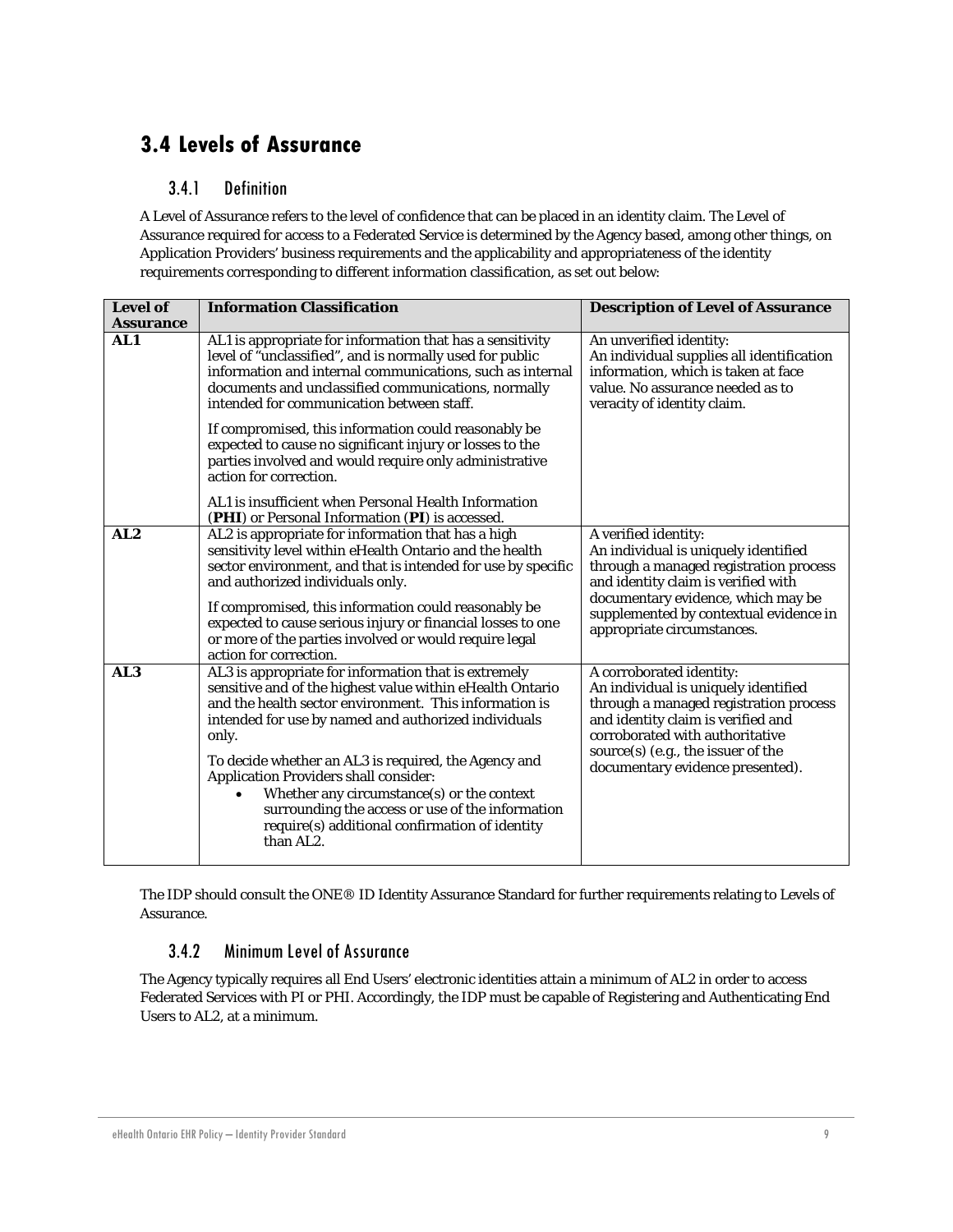Where an AL3 is required, the IDP must implement more rigorous Registration or Authentication measures such as:

- Setting more stringent requirements for End User Credentials
- Requiring a greater number of Authentication factors

Access to some Federated Services may require End Users to be provisioned with access to other Federated Service(s). When multiple Enrolments are required, an End User's AL must be greater than or equal to the highest AL required by the Federated Services.

### **3.5 Process Requirements for AL3**

Identity must be corroborated where an AL3 is required. Identity corroboration may either be by:

- Direct verification by an Authoritative Party (e.g., Vital Statistics Agency, Revenue Canada); and/or
- A trusted third-party professional (e.g., lawyer, doctor, minister)

It may also involve the exchange or confirmation of shared secrets—information that is known by the corroborator about a potential Registrant. For example, as in the passport model, a third-party may be required to confirm the length of time a potential Registrant has continuously resided in Canada.

#### **Authoritative Parties**

Some examples of Authoritative Parties accepted by the Agency are listed below, corresponding to the categories of End Users:

- Employees (e.g., the employer or a Canadian Police Information Centre (C.P.I.C.) check during the hiring process)
- Corporations (e.g., a Corporate Registry)
- Doctors (e.g., the College of Physicians and Surgeons)
- Citizens (e.g., the Vital Statistics Agency, Citizenship and Immigration, Revenue Canada or Revenue Quebec)

If in doubt, the IDP is advised to consult the Agency on whether a third-party would be accepted as an Authoritative Party for the purpose of identity corroboration.

### **3.6 Documentary Requirements**

#### **To Register at AL2:**

- All identity documents must contain a photograph of the End User
- Professional Designation(s) & Licence Number(s) (where applicable)

#### **To Register at AL3:**

- All identity documents must contain a photograph of the End User
- A copy of the identity document must be taken and retained on record
- Professional Designation(s) & Licence Number(s) (where applicable)
- End Users must sign their Registration application with a handwritten signature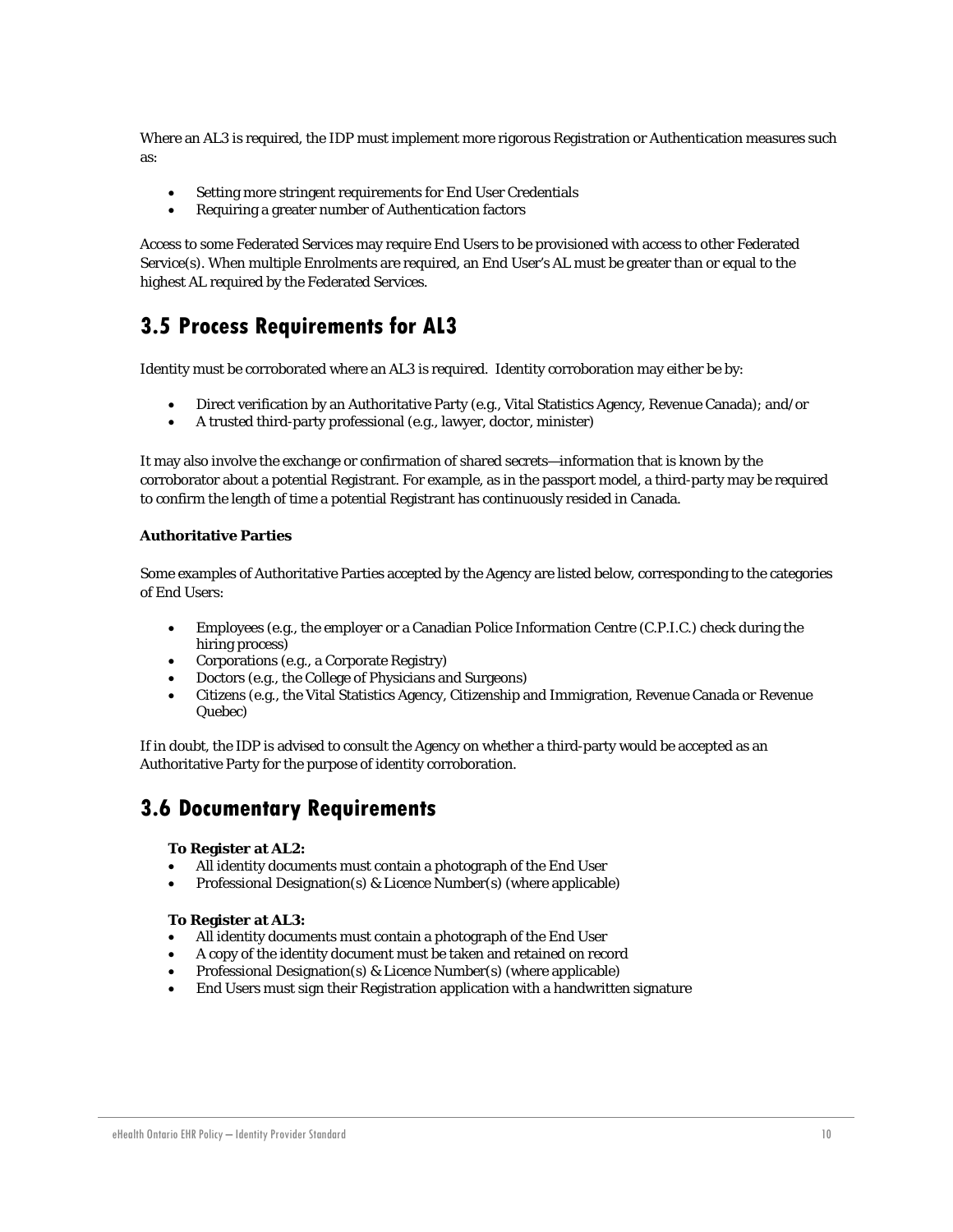## **3.7 Account Creation and Management**

#### 3.7.1 Account Listing

The IDP must maintain a list of assigned accounts used for consuming Federated Services for each End User, including the name of the authorizing personnel. Such information must be made available to the Agency upon request or during an audit.

#### 3.7.2 Resolving Duplication

An apparent duplication means a full match on all Core Identity Information (see sectio[n 3.2.1\)](#page-9-0). The IDP must have processes in place to identify and resolve apparent duplications, such as:

- Referring the issue to the Health Information Custodian under whose delegation or authority the End User accesses or uses Federated Services; or
- Confirming or requesting additional information or evidence from the End User.

### **3.8 Managing Entitlements**

#### 3.8.1 Assigning a Sponsor

The Legally Responsible Person (LRP) must identify a named person(s), group(s), or role(s) that has the authority to act as a Sponsor.

#### 3.8.2 Entitlement Criteria

Access to applications and services vary based on the entitlement criteria of the data and application owner(s).

Some applications and data permit access for research while others prohibit access for research. Some applications are specifically for use by technical administrators. Please refer to the *[eHealth Ontario Entitlement](https://www.ehealthontario.on.ca/images/uploads/support/one-id/Entitlement_Procedures_Manual.pdf)  [Management Procedures Manual](https://www.ehealthontario.on.ca/images/uploads/support/one-id/Entitlement_Procedures_Manual.pdf)* for requirements to enrol End Users into applications and services.

- If an agent or Electronic Service Provider has multiple roles, e.g., is both a clinician and a risk manager, the Sponsor may assign that person with access to [the EHR Solution] for the purposes of collecting PHI for providing or assisting in the provision of health care and must ensure that the end user understands their permissions and obligations
- Once access to [the EHR Solution] has been revoked, agents or Electronic Service Providers must reenroll in order to have their access to [the EHR Solution] reinstated

#### **Documentary Requirements**

• Name of the authorizing person Sponsoring the Entitlement

#### 3.8.3 Review of Accounts

- A review of all active accounts and enrollments to the Federation Services must be completed at least an annually
- The review should be coordinated with the authorized Sponsor to ensure that all account access is appropriate and up-to-date
- Where discrepancies are found timely actions to rectify access privileges must be implemented
- Accounts that have not been used in more than 180 days must be suspended
- For Patient Portals/Applications only, the patient must be notified that his/her account has been inactive for 365 days or more and take appropriate action; if no response from the Patient, his/her account will be suspended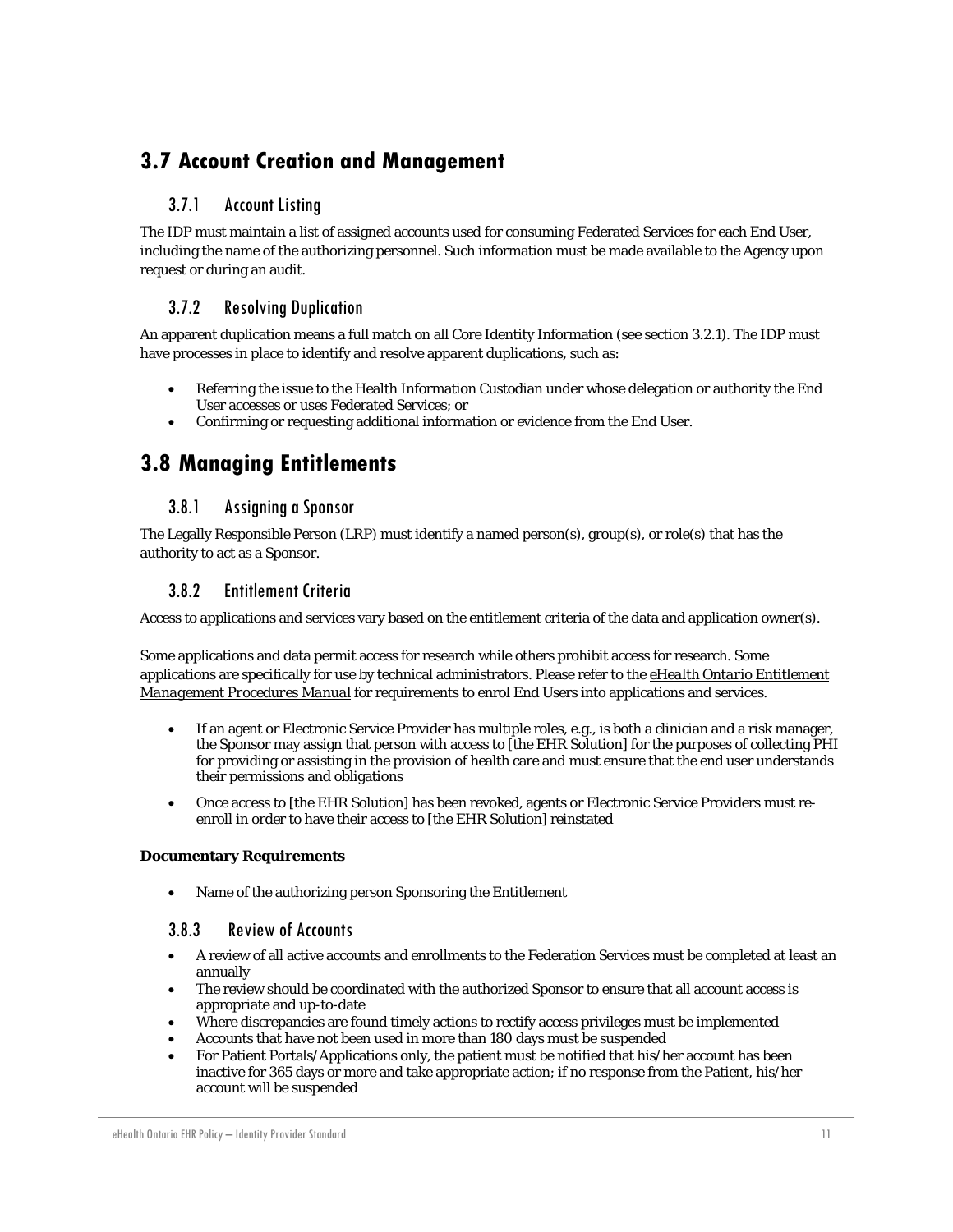## **3.9 Retention and Subsequent Changes of End User Information**

The IDP must keep a record of End User Information, as well as any subsequent changes made to this information. The IDP must retain its records of End User Information permanently and must transfer this information to the Agency in accordance with the agreement between it and the Agency. Permanent retention is required because it cannot be determined in advance when an access request may be made or a breach investigation may occur. End User Information would be required in either case to tie accounts to End Users' real world identities.

| <b>What Is Recorded</b>     | <b>Record Details (Minimum)</b>                                                                                   | <b>Retention Period</b> |
|-----------------------------|-------------------------------------------------------------------------------------------------------------------|-------------------------|
| <b>End User Information</b> | User $ID^2$                                                                                                       | Permanent               |
|                             | <b>Legal First Name</b>                                                                                           |                         |
|                             | <b>Legal Last Name</b>                                                                                            |                         |
|                             | Professional Designation(s) & Licence Number(s)                                                                   |                         |
|                             | Level of Assurance the IDP has assigned (section 3.4);<br>٠                                                       |                         |
|                             | Telephone number when the Provincial 2 factor authentication<br>service is used.                                  |                         |
|                             | Modifications to any of the above fields (including the From<br>٠<br>and To values, who made the change and when) |                         |

See also sectio[n 9.2](#page-19-0) for audit logs retention requirements.

## **4. Authentication**

## **4.1 Authenticating Factors**

Single-factor Authentication may be used when accessing the Federated System from a secure environment (e.g., using the Health Service Providers Managed Private Network). Single factor Authentication would not be appropriate in all situations, such as when AL3 is required (see sectio[n 3.4\)](#page-11-0).

Within the Federation, Authentication must involve two or more factors when Federated Services are accessed from:

- The Internet or unsecured environments/locations;
- A point-of-service application, such as a hospital Information System (HIS), if the user is remote (not on site); or
- Where any Privileged function is being accessed, e.g., system administrator.

Strong Authentication typically involves the use of a strong password (see section [4.3.2\)](#page-15-0) combined with a second factor. Examples of second factor technologies include: hard security tokens, call backs, SMS messages, Risk-Based Authentication, one-time passwords, machine certificates, biometrics and personal certificates.

 $\overline{a}$ 

<span id="page-14-0"></span><sup>2</sup> Provided the User ID is an anchor (unchangeable and unique) attribute that does not change over time. If it is not an anchor attribute, a record of another anchor attribute must also be retained. In other words, the record must either show the association between the End User's real-world identity and an unchangeable, unique electronic identity at any given point in time, or it must indicate all changes (if any) that the End User's electronic identity undergoes.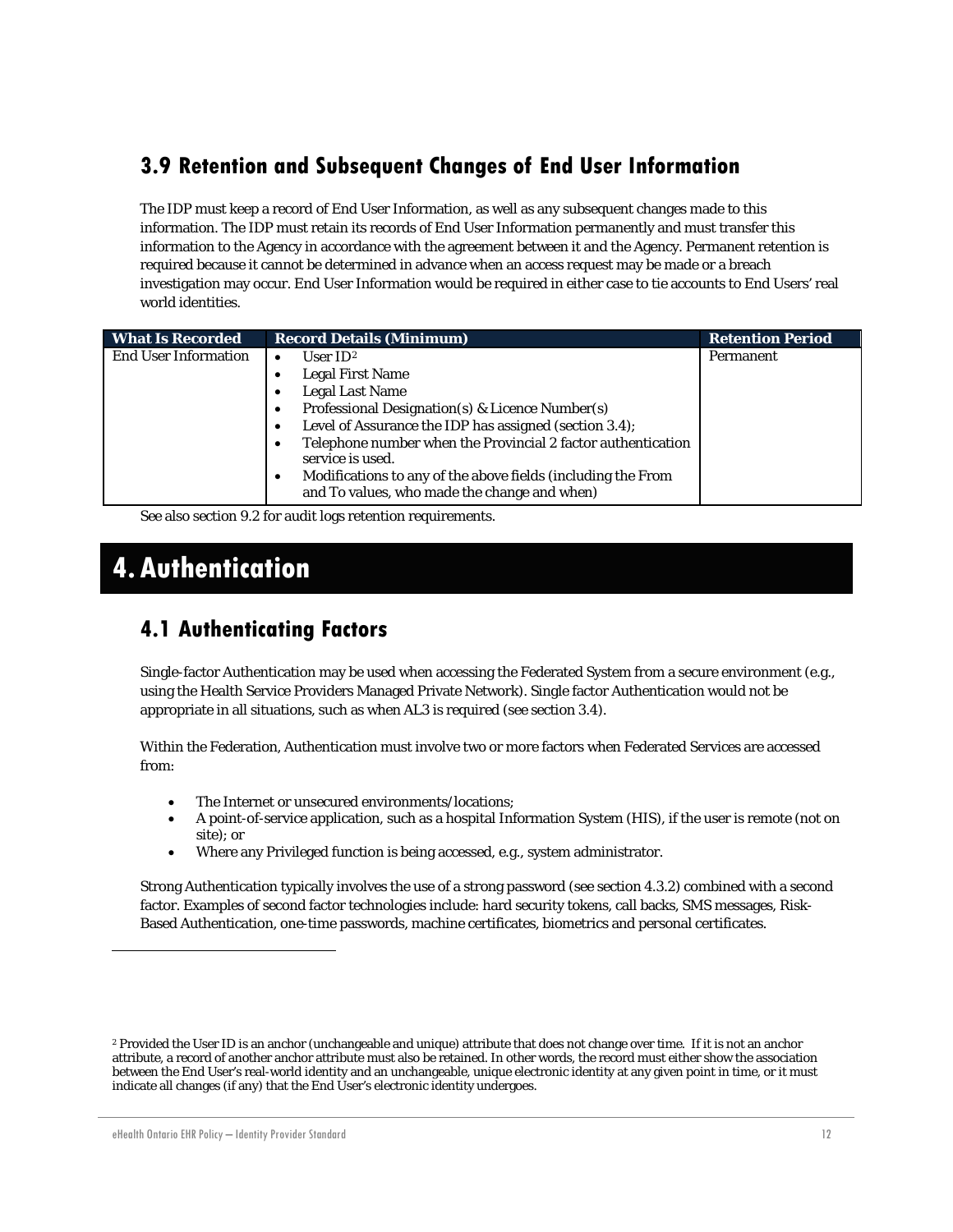However, certain Federated Services may require the use of specific type(s) of second factors, e.g., hard security tokens. In such cases, the required type(s) of second factors must be implemented in order to access the Federated Services in question.

The above principles regarding two-factor Authentication apply whenever Federated Services are accessed from browsers on portable electronic devices (e.g., smartphones, tablets).

#### **Special requirements for Patient Portals/Applications**

The requirements for multi-factor authentication continue to apply to Patient Portals/Applications by default. To accommodate users, patient can be given the option to disable/opt-out of multi-factor authentication during or after registration.

### <span id="page-15-0"></span>**4.2 Challenge Questions**

Where the IDP chooses to use Challenge Questions for Authenticating End Users, they must have processes and policies in place, such as:

- Requirements on the nature or number of questions permitted or required
- Storage and transmission of answers to Challenge Questions
- End Users' rights or obligations to set or change their Challenge Questions

In addition, the IDP' IAMS must ensure that:

- End Users are prohibited from setting their own Challenge Questions (e.g., End Users must select from a pre-defined list instead)
- Challenge Questions are connected to or affiliated with the Registration record of the respective End Users
- Unauthorized persons are prevented from seeing or changing End Users' Challenge Questions

For the purpose of Authentication during a login, the use of Challenge Questions is permitted only where they are used in conjunction with:

- Risk-Based Authentication mechanisms (e.g., device recognition)
- Heuristic tests (e.g., verifications of IP address or browser identity)

Follow the link for more information regarding the *[ONE ID Challenge Question Standard](https://www.ehealthontario.ca/portal/server.pt/gateway/PTARGS_0_95092_19625_0_0_43/http%3B/wcipublisher.phportal.prod.ont.gss%3B7087/publishedcontent/publish/ssha/eho/communities/registration_authority/one_id_policy_and_standards/one_id_challenge_questions_standard.pdf)*.

### **4.3 Credential Management**

Credentials include passwords, challenge questions and where the provincial 2 factor authentication services is used, the telephone number of the user is considered a credential and must be securely managed.

#### 4.3.1 General Requirements

The IDP is responsible for implementing appropriate measures to distribute, maintain and protect credentials. The IDP must have a comprehensive credential management policy to ensure passwords of sufficient strength and complexity are used.

#### 4.3.2 Creating Passwords

The following requirements apply to passwords that may be used to 'Authenticate' users accessing Federated Services.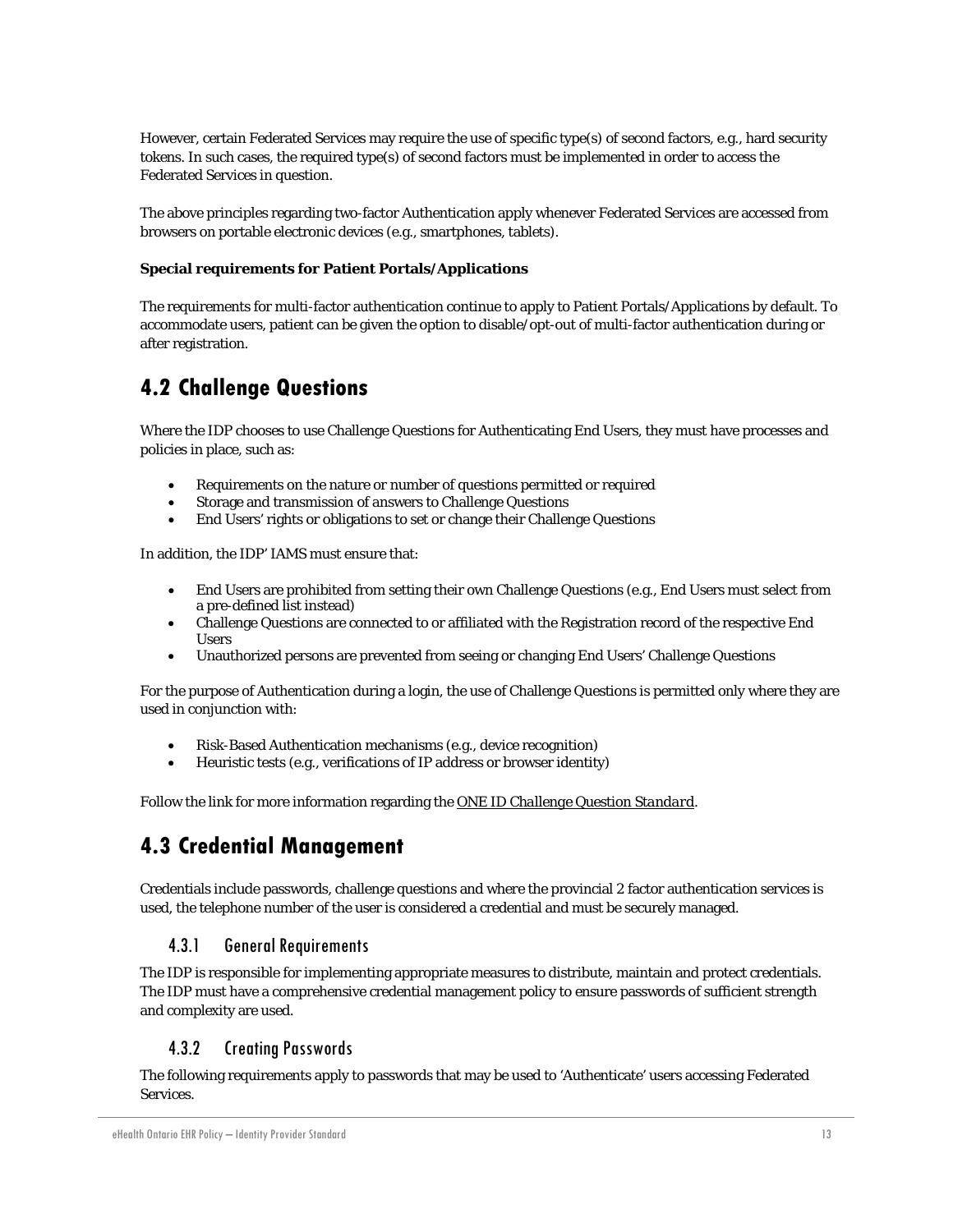- The IDP must enforce strong passwords, which must:
	- o Be at least 8 characters, with a maximum not less than  $64$  characters long; and  $\circ$  Include characters/digits from at least three of the following conditions of comp
	- Include characters/digits from at least three of the following conditions of complexity:
		- At least 1 uppercase character (A through Z)
		- At least 1 lowercase character (a through z)
		- At least 1 numerical digit (0 through 9)
		- At least 1 non-alphanumeric character (~!@#\$%^&\*\_-+=' |\(){}[]:;"'<>,.?/)

To permit no complexity, live screening of new passwords must be completed and displayed to users during password creation. Live screening must be done against a list of commonly used passwords: blacklist, dictionary, usernames, service names, sequential strings, and passwords from previous breaches.

- Password history should prevent reuse of the last 5 passwords
- Where technology permits, passphrases must be used (e.g., 24SussexDrive) instead of a (typically shorter) password
- Where technology permits, software that prohibits the use of recognizable patterns must be used
- Passwords must not include all or part of the End User's first/last names or any easily obtained personal information (e.g., names of family members, pets, birthdays, anniversaries, all or part of a Login ID or a commonly known nickname)
- Initial or temporary passwords must be unique, not guessable and must follow this Standard regarding password strength

#### 4.3.3 Passwords Distribution

- An initial password should be generated by an automated service and issued directly and securely to the End User (e.g., in person, by mail, telephone or encrypted email)
- The IDP must ensure that the passwords are communicated to the intended End Users (e.g., they must be mailed to a confirmed postal or email address or a wire-line phone number of record)
- The password distribution process must be auditable
- Systems passwords must not be given to staff or contractors who have not signed a non-disclosure agreement or who are otherwise not authorized to receive such information

#### <span id="page-16-0"></span>4.3.4 Administering credentials

- The IDP must first validate End Users' identity before issuing any credentials for accessing Federated Services
- The IDP may choose its Authentication method(s), provided they are properly documented, i.e., by contacting the IDP' service desks, which after validating an End User's identity using information that only the End User should know (e.g., Challenge Questions), will issue a temporary password to the End User
- Helpdesk functions that assist in access control, especially credential resets, must not allow the personnel to see, hear or know End User temporary passwords
- System administrators with global rights must not perform the function of creating and maintaining End User credentials
- Old credentials must not be released to End Users
- The briefest possible explanation must accompany a denial of access when a password does not conform to rules for creation and/or change of passwords. The message should provide contact information for End User assistance (e.g., "access denied – contact your system administrator")
- Access must be denied after five consecutive incorrect password attempts, for a duration of at least 30 minutes. The IDP shall record access denials due to the entry of five consecutive incorrect password attempts in an audit or system log, which must be reviewed and where warranted, investigated in accordance with monitoring and escalation procedures that the IDP has established approved and/or in accordance with the terms of the agreement(s) between the IDP and the Agency

#### 4.3.5 Password Display

• An IAMS must not display or echo the characters of a password on output devices or while being entered but may be represented on the screen by special characters such as asterisks. Temporary visibility of passwords is permitted depending on technology limitations.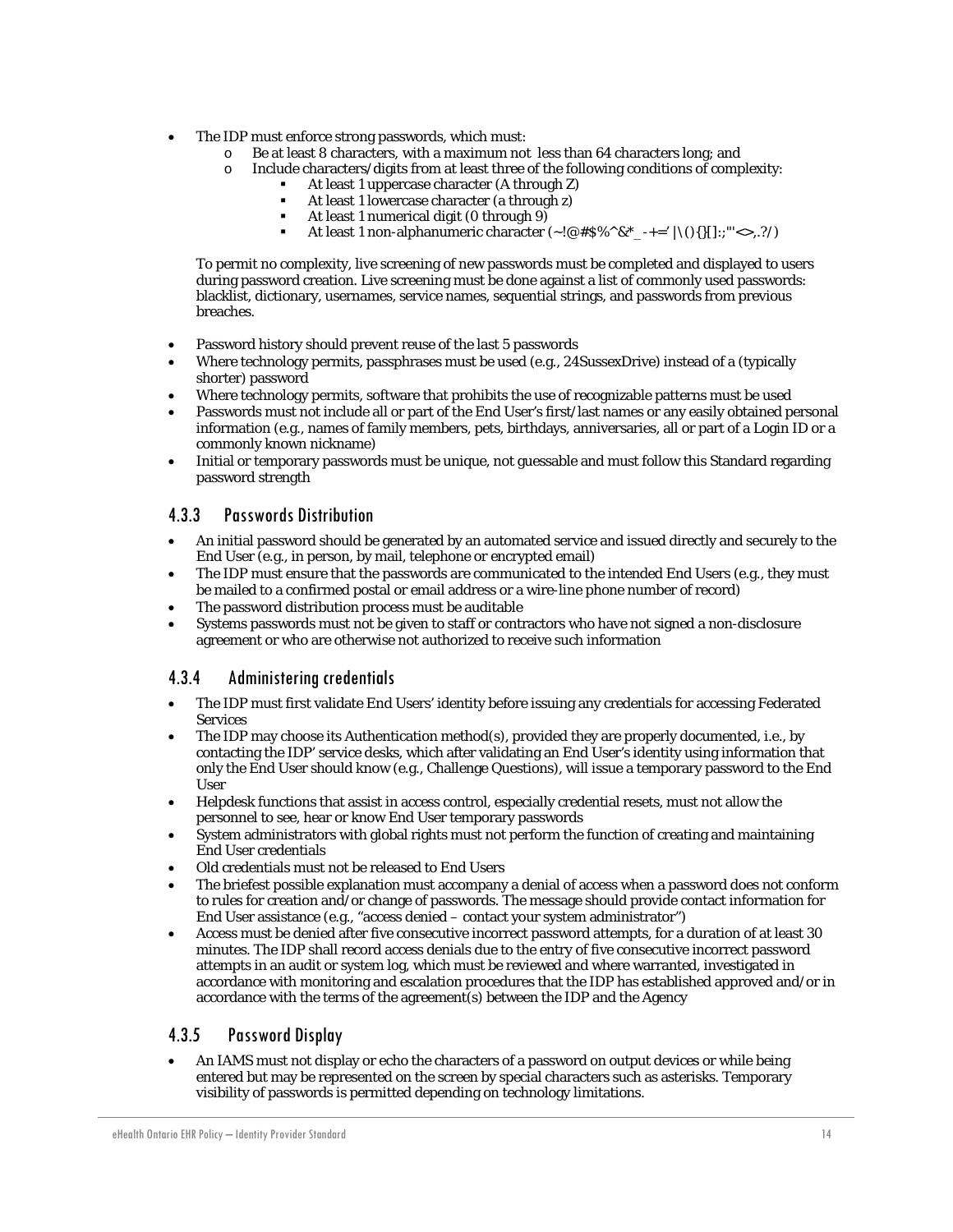#### 4.3.6 Password Expiration

- Permanent passwords for accessing Federated Services must expire after 90 day of their issuance or modification. Up to one year is permitted where the IDP is in compliance with the other supporting password controls outlined in the EHR Security Policies and IDP Standard
- Once a password has expired, access to Federated Services must be suspended until a new password is created

#### 4.3.7 Changing Credentials

- An IDP must provide a secure mechanism for End Users to change, recover or reset their credentials (e.g., where an End User has been locked out or has forgotten his or her password)
- The IDP shall require End Users to change their initial passwords on first use (if not set by the End User)
- The credential reset process must include strong positive Authentication of the requester so that it can be performed for any End User who is not visually identifiable, (e.g., requests via the telephone)

#### 4.3.8 Password Storage

- When password lockers/storage software are implemented, these products must require strong passwords and secure authentication and transmission
- When applicable automated login by password locker must be authenticated by a strong password (or biometrics when possible)
- Unsecure login methods such as macros scripts, screen scraping, function keys are not permitted
- Browsers must not be used to store, autofill, cache passwords or any other forms fills

#### 4.3.9 Phone Challenge

- A Provincial Two Factor Authentication is offered as part of the risk-based authentication interdiction method and as such the phone challenge may be bypassed (if a recognized device) or the user may be denied access (if a risky IP or device) based on rules of the service
- Identity providers are responsible in determining when a user requires a challenge before allowing access to EHR. E.g., for remote users rather than for users physically within the four walls of the organization. Identity Providers must use the authentication service only when necessary to access EHR assets

#### 4.3.9.1 Phone Number Management

- Identity Providers must capture and maintain securely the telephone numbers passed to the Federation Broker for the purpose of authenticating their users
- Identity Providers must provide telephone numbers that are not shared or go through a switchboard. Note that initially at least, extensions, IVRs and TTYs will not be supported
- Identity Providers must ensure they are permitted to provide users' telephone numbers for authentication purposes
- Identity Providers must have mechanisms in place to manage the accuracy of the telephone numbers that are passed to the Federation Broker and updating them

#### 4.3.9.2 Do Not Call List

- eHealth Ontario maintains a 'do not call' list set of telephone numbers and may reject a telephone number sent by the Identity Provider should it appear on this list
	- o As an example if may contain, phone numbers such as 1-900 numbers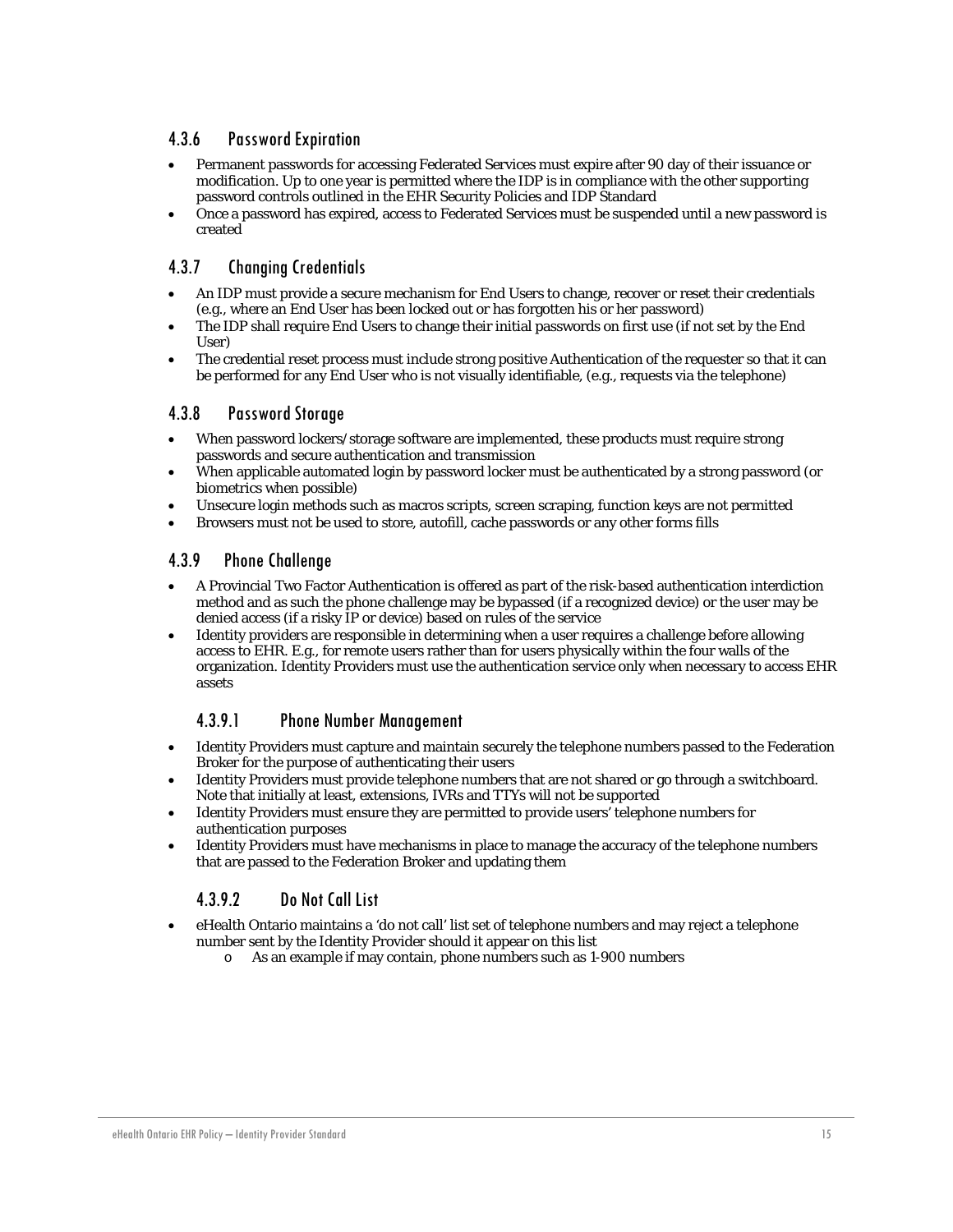## **5.Identity Assertions and Attributes**

The IDP must ensure the accuracy of all assertions and comply with requirements in the Specifications. The IDP is liable for any inaccuracy in the identity assertions it submits to the Agency or other Federation members.

User IDs issued to End Users by the IDP must be sent as assertions in the acceptable format (see the Specifications) to the Agency or other Federation members to be captured in a central repository that will be hosted at and managed by the Agency.

In the event that the IDP becomes aware of an assertion of inaccurate attributes, the IDP must:

- Notify the Agency immediately by contacting the eHealth Ontario Service Desk at 1-866-250–1554 as this may have implications of a Privacy Breach or Security Breach
- Take whatever action is necessary to correct the inaccuracy
- Follow recommendations and direction from the Agency if provided
- Give notifications as required pursuant to the terms of the applicable agreement(s)

Where the IDP makes repeated assertions of inaccurate attributes, the Agency may suspend the use of the IDP's IAMS and/or revoke the IDP's accreditation, if the IDP fails to remedy such deficiencies within the cure period specified by the Agency. The Agency shall provide reasonable assistance to the IDP in order to remedy such deficiencies.

## **6.Notice and Acceptance to End Users**

The IDP must implement access control systems or procedures that:

- Provide End Users with a written statement of their access rights and responsibilities (e.g., delineate rules relating to the kinds of data, files or information that could only be accessed by specified personnel)
- Require End Users to indicate their acceptance of disclosed access rights and responsibilities

## **7. Suspended, Expired or Revoked Credentials**

The IDP must deny authentication from End Users with suspended, expired or revoked Credentials.

## **8.Transmitting Credentials**

The IDP must create a session key to Authenticate subsequent data transmission in the same session.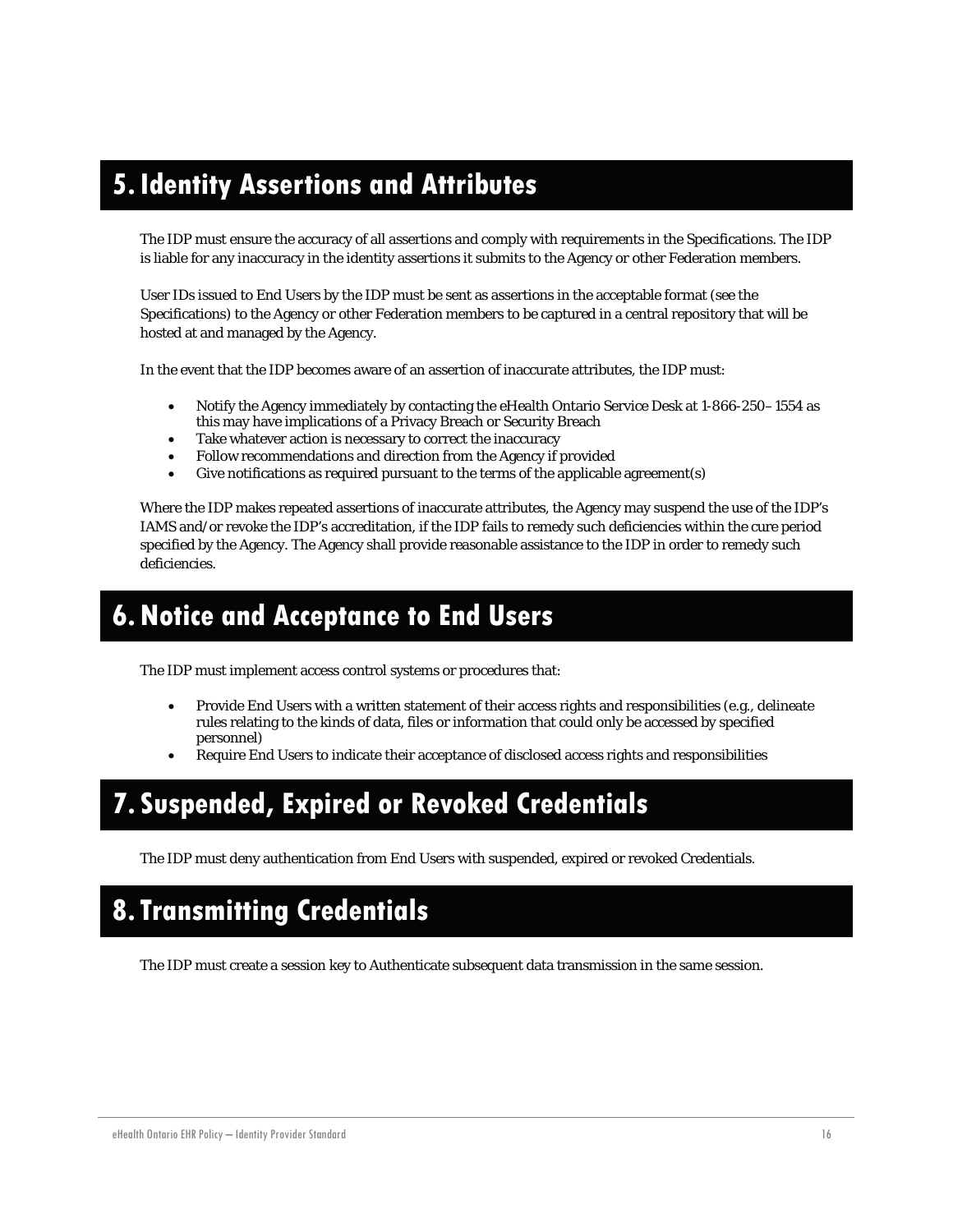## **9.Logging Transactions**

### **9.1 Minimum Content of Audit Logs**

The IDP must keep audit logs that contain at least the following information:

- Authentication[3](#page-14-0)
- The User ID[4](#page-19-1)
- Authentication outcome (e.g., failed/successful)
- Authentication data (e.g., type of challenge used and Authentication-related details)
- A date and time stamp

The Agency is required by law when acting as Health Information Network Provider (HINP) to take steps that are reasonable in the circumstances to keep an electronic record of all accesses to all or part of the personal health information contained in the electronic health record, and to ensure that record identifies the person(s) who accessed the information and the date, time and location of the access. Where required, the IDP shall assist the Agency in fulfilling this regulatory requirement.

## <span id="page-19-0"></span>**9.2 Retaining Audit Logs**

The IDP must retain audit logs of:

- Authentication events 60 days online and 24 months minimum in archive;
- End Users' Credentials information permanently; and
- Events relating to its IAMS for 60 days online and 24 months total in archive. See the *[EHR Security](http://www.ehealthontario.on.ca/images/uploads/support/Security_Logging_and_Monitoring_Policy_EN.pdf)  [Logging and Monitoring Standard](http://www.ehealthontario.on.ca/images/uploads/support/Security_Logging_and_Monitoring_Policy_EN.pdf)* for more details.

The IDP must retain its audit logs for the periods set out in this section and must transfer this information to the Agency in accordance with the agreement between it and the Agency. Audit logs would be required in either case to tie accounts to End Users' real world identities.

 $\overline{a}$ 

<sup>3</sup> The audit log must be able to associate the action performed with the individual who had performed the action.

<span id="page-19-2"></span><span id="page-19-1"></span><sup>4</sup> Provided the User ID is an anchor (unchangeable and unique) attribute that does not change over time. If it is not an anchor attribute, a record of another anchor attribute must also be retained. In other words, the record must either show the association between the End User's real-word identity and an unchangeable, unique electronic identity at any given point in time, or it must indicate all changes (if any) that the End User's electronic identity undergoes.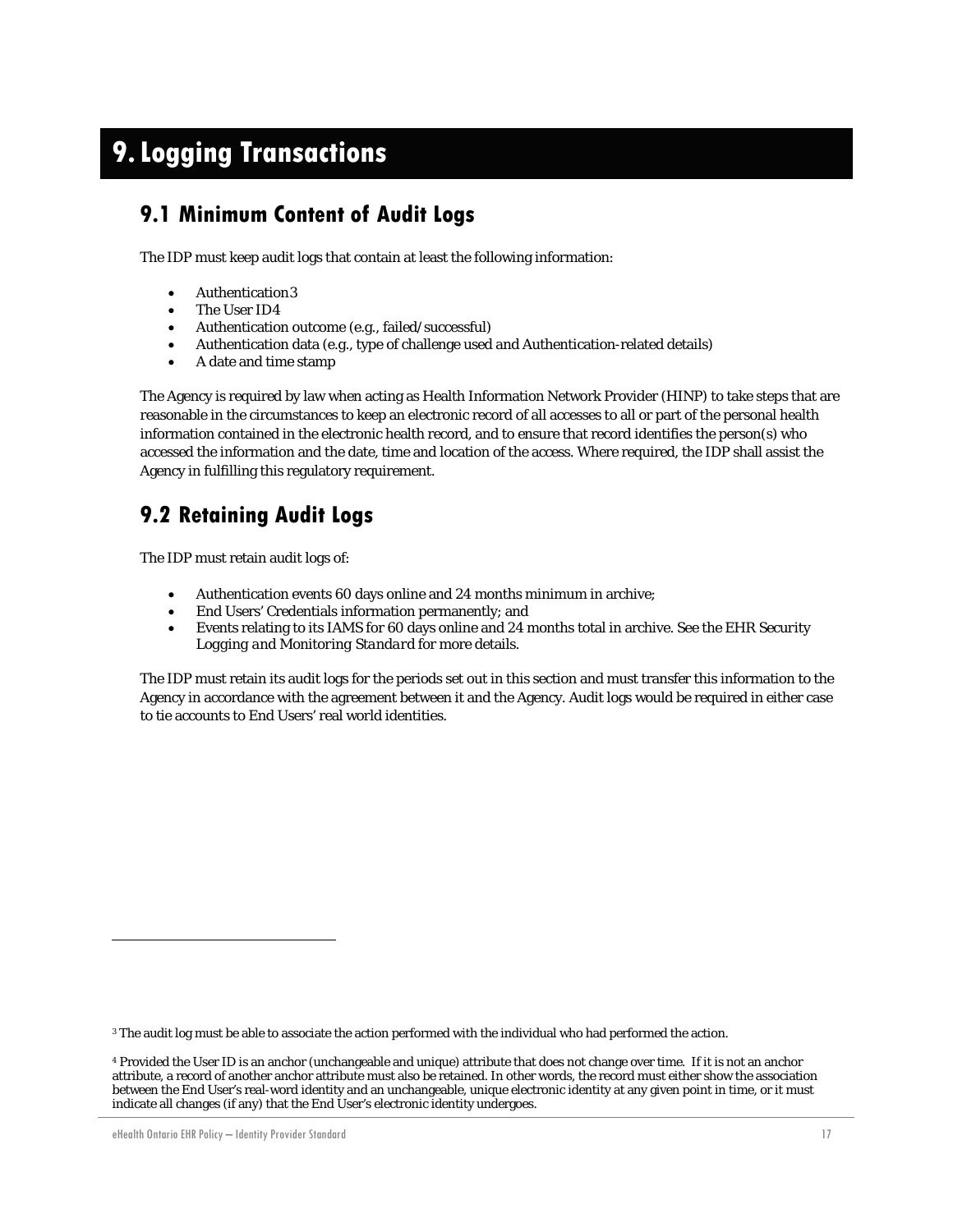The requirements for audit logs are summarized below:

| <b>What Is Logged</b>                                                                         | <b>Log Details (Minimum)</b>                                                                                                                                                                                                                                                                                                                                                                                                                                                                                                                                                                                                                                                                                                                                                                                        | <b>Retention</b><br><b>Period</b>               |
|-----------------------------------------------------------------------------------------------|---------------------------------------------------------------------------------------------------------------------------------------------------------------------------------------------------------------------------------------------------------------------------------------------------------------------------------------------------------------------------------------------------------------------------------------------------------------------------------------------------------------------------------------------------------------------------------------------------------------------------------------------------------------------------------------------------------------------------------------------------------------------------------------------------------------------|-------------------------------------------------|
| <b>Authentication Events</b>                                                                  | User ID<br>$\bullet$<br>Authentication outcome (e.g., successful/failed);<br>$\bullet$<br>Authentication data<br>$\bullet$<br>type of challenge used, e.g., knowledge-based<br>$\circ$<br>Authentication, Phone Challenge or RSA token<br>Authentication-related details, e.g., End User<br>$\circ$<br>successfully passed the challenge on the second<br>attempt)<br>Date and time stamp<br>$\bullet$                                                                                                                                                                                                                                                                                                                                                                                                              | 60 days online<br>24 months total in<br>archive |
| End User/Credential<br><b>Information</b>                                                     | <b>User ID</b><br>$\bullet$<br>End Users' Credentials (e.g., serial numbers of tokens<br>$\bullet$<br>assigned to End Users)<br><b>Legal First Name</b><br>$\bullet$<br><b>Legal Last Name</b><br>$\bullet$<br>Professional Designation(s) & Licence Number(s)<br>$\bullet$<br>Name of authorizing person (i.e. Sponsor)<br>$\bullet$<br>Level of Assurance the IDP has assigned (section 3.4);<br>$\bullet$<br>Modifications to any of the above fields (including the from<br>$\bullet$<br>and to values, who made the change and when)<br>Modifications to Credentials (e.g., password resets, changes<br>$\bullet$<br>to Challenge Questions or answers, resets to token PINs)<br><b>Updates to Phone Challenge including: Date</b><br>$\circ$<br>updated, who updated the phone number, from<br>and to values. | Permanent                                       |
| <b>IAMS</b> Events                                                                            | All events that take place in the IDP's IAMS in connection with<br>an Authentication event with the Federated System, such as:<br>Who accessed and when (e.g., system administrators,<br>$\bullet$<br>operators and similar roles)<br>What he/she did during the access<br>$\bullet$<br>What monitoring alarms were triggered and when.<br>$\bullet$<br>The events in this category exclude the items under<br>"Authentication Events" or "Credential Information".<br>See: EHR Security Logging & Monitoring Policy                                                                                                                                                                                                                                                                                                | 60 days online<br>24 months total in<br>archive |
| <b>Identity Assertions (SAML</b><br>Responses the IDP sends<br>to the Federation<br>Operator) | Not required                                                                                                                                                                                                                                                                                                                                                                                                                                                                                                                                                                                                                                                                                                                                                                                                        | Not applicable                                  |

## **9.3 Continuously Logging**

The IDP must ensure that audit logging is operational at all times. Registration, modification of Registration information or Authentication must not be performed if audit logging is not functioning.

## **9.4 Securing Access to Audit Logs**

The IDP must secure access to audit records and logs and safeguard access to system audit tools to prevent misuse or compromise.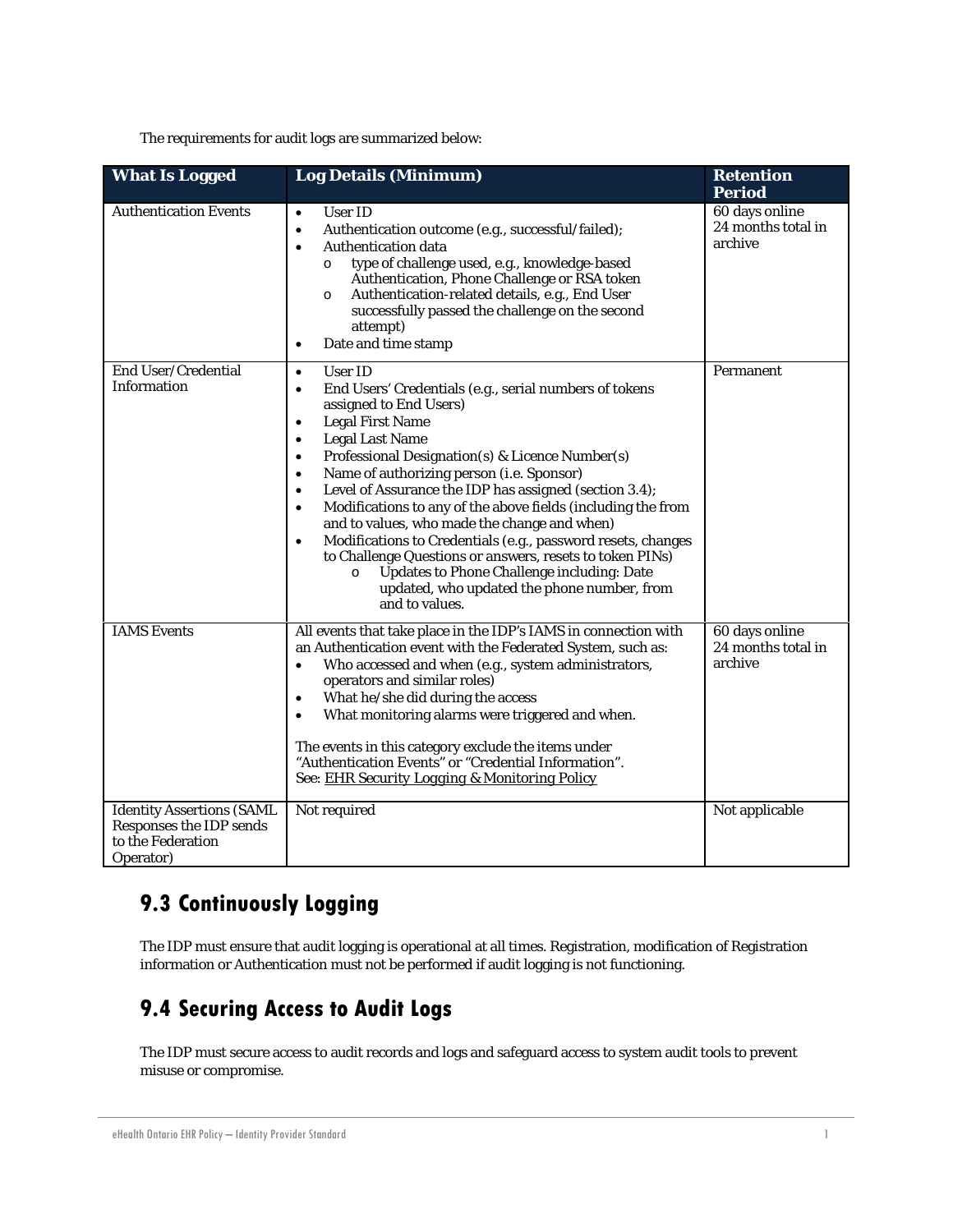The IDP must implement appropriate security measures to protect audit records and logs from being tampered with, such as:

- Implementing segregated network segments with appropriate access controls; or
- Directing audit logs to a Security Information and Event Management (SIEM) system.

## **10. Customer Support and Support**

### **10.1 Hours of Operations**

The IDP Services must be available 24 hours a day, 7 days a week.

For IDPs using the Provincial Two Factor Authentication service, service desks must be equipped to handle calls from impacted users and have the ability to correct issues 24 hours a day, 7 days a week, e.g., modify the telephone number quickly and securely. This may include implementing an appropriate error handling process for errors that occur during the challenge, for example, a user cannot complete the challenge because their phone cannot get a signal.

Where IDPs are using the Direct call method of the Provincial Two Factor Authentication, they must have the ability to monitor failed OOBA challenges and take appropriate action if required.

### **10.2 Customer Service Representatives**

The IDP must Register and Enrol personnel responsible for performing End Users' Registration and Authentication and to assist End Users with issues related to its IA Services, within the scope of authority delegated by the IDP.

When required, the IDP is also expected to transfer calls to and receive calls from the eHealth Ontario Service Desk or those of other Federation members.

## **10.3 Level of Assurance**

Representatives for the IDP must be Registered at AL2 or above. The IDP' Registration agents cannot Register End Users at a Level of Assurance that is higher than their own Level of Assurance, regardless of the number of identity documents presented by the End User or the type of identity validation performed.

## **10.4 Access to Information**

The IDP must provide their Representatives with access to only the information required to carry out their assigned duties.

## **10.5 End User Authentication**

The IDP must authenticate individuals who contact their Representatives through well-defined processes. At a minimum, the IDP must require individuals to present evidence of identity that is equivalent to that required at initial Registration or information that only the End User should know, e.g., Challenge Questions.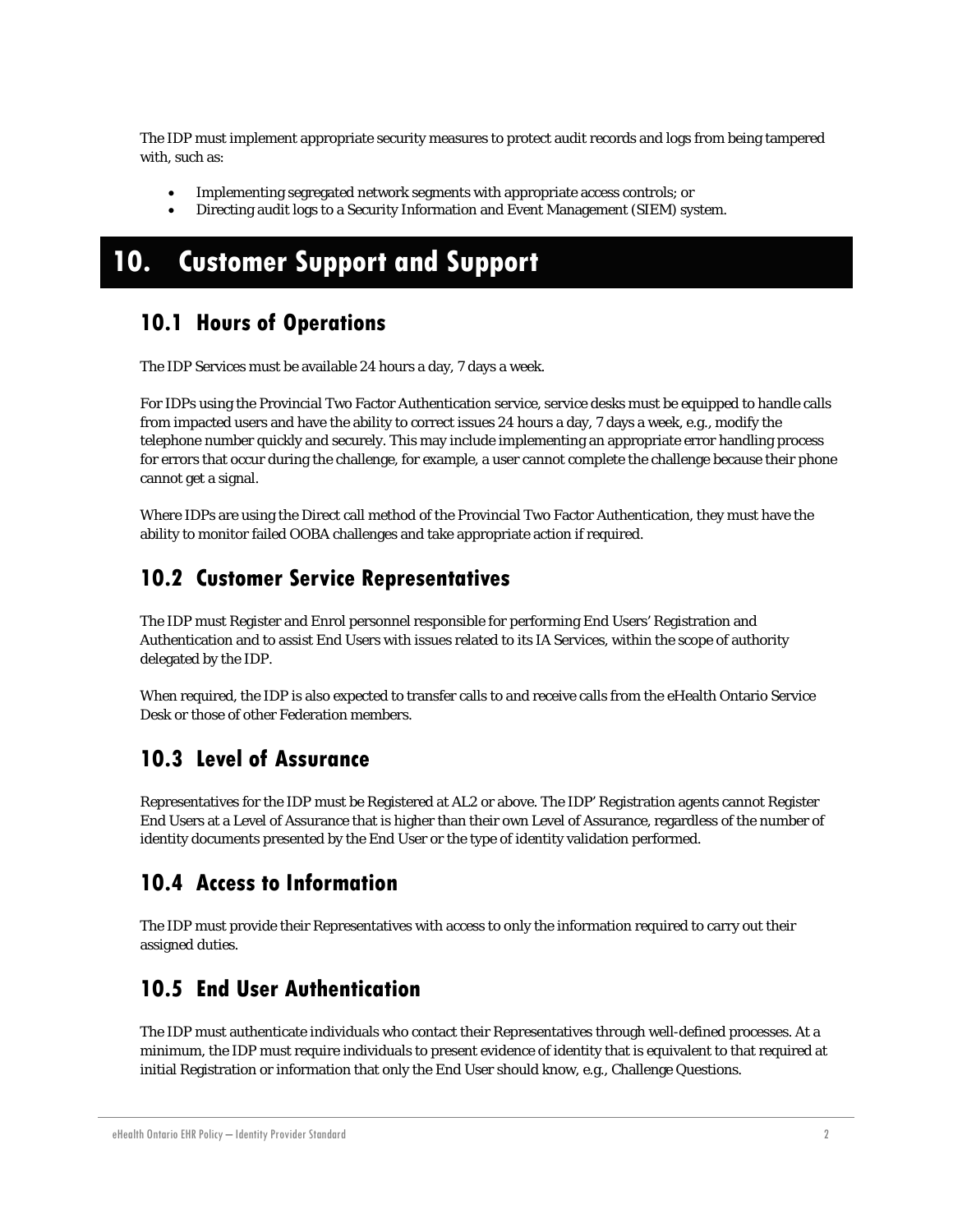## PART II. SUPPORTING SECURITY REQUIREMENTS

The IDP will maintain privacy and security procedures, practices and controls in compliance with Applicable Laws and follow the eHealth Ontario EHR Security Policies when providing IA Services.

The Agency may change or add to these policies as the requirements of the Federation evolve over time. Members of the Federation, namely IDPs, must adjust their service delivery to comply with these requirements as updated from time to time within a given time period according to the eHealth Ontario Identity Federation Identity Provider Policy and/or the agreement between the member and the Agency.

Supporting EHR Security Policies and Standards:

- [Information Security Policy](http://www.ehealthontario.on.ca/images/uploads/support/Information_Security_Policy_EN.pdf)
- [Threat Risk Management Standard](http://www.ehealthontario.on.ca/images/uploads/support/Threat_Risk_Management_Policy_EN.pdf)
- [System Development Lifecycle Standard](http://www.ehealthontario.on.ca/images/uploads/support/System_Development_Lifecycle_Policy_EN.pdf)
- [Physical Security](http://www.ehealthontario.on.ca/images/uploads/support/Physical_Security_Policy_EN.pdf) Standard
- [Network and Operation Standard](http://www.ehealthontario.on.ca/images/uploads/support/Network_and_Operations_Policy_EN.pdf)
- [Security Logging and Monitoring Standard](http://www.ehealthontario.on.ca/images/uploads/support/Security_Logging_and_Monitoring_Policy_EN.pdf)
- [Information and Asset Management Standard](http://www.ehealthontario.on.ca/images/uploads/support/Information_and_Asset_Management_Policy_EN.pdf)
- [Information Security Incident Management Standard](http://www.ehealthontario.on.ca/images/uploads/support/Information_Security_Incident_Management_Policy_EN.pdf)
- [Electronic Service Provider Standard](http://www.ehealthontario.on.ca/images/uploads/support/Electronic_Service_Provider_Policy_EN.pdf)
- [Cryptography Standard](http://www.ehealthontario.on.ca/images/uploads/support/Cryptography_Policy_EN.pdf)
- [Business Continuity Standard](http://www.ehealthontario.on.ca/images/uploads/support/Business_Continuity_Policy_EN.pdf)
- [Access Control and Identity Management Standard for System Level Access](http://www.ehealthontario.on.ca/images/uploads/support/Access_Control_and_Identity_Management_Policy_for_System_Level_Access_EN.pdf)
- [Acceptable Use of Information and Information Technology Standard](http://www.ehealthontario.on.ca/images/uploads/support/Acceptable_Use_of_Information_and_Information_Technology_Policy_EN.pdf)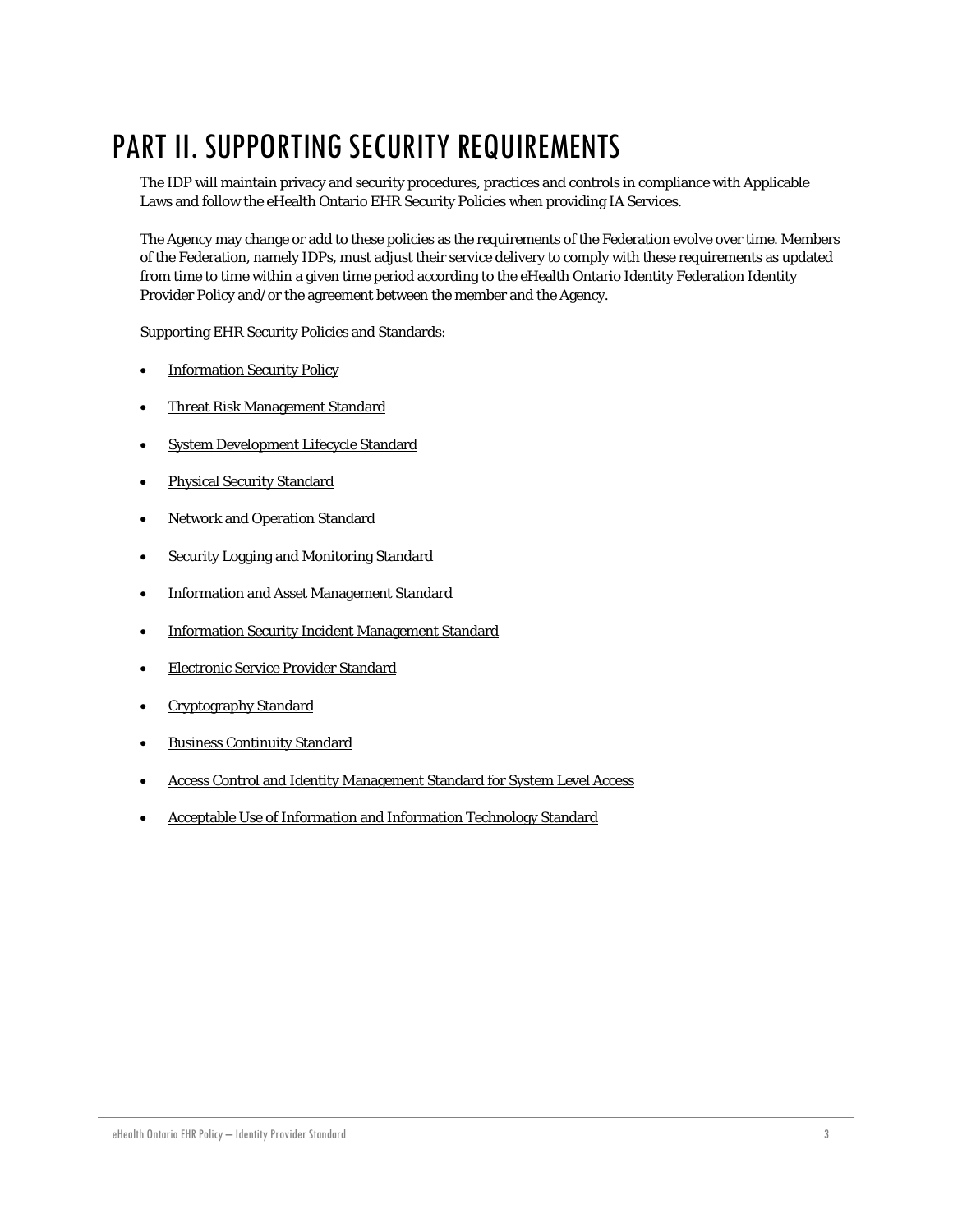## **11. Glossary**

| Term                                                             | <b>Definition</b>                                                                                                                                                                                                                                                                    |
|------------------------------------------------------------------|--------------------------------------------------------------------------------------------------------------------------------------------------------------------------------------------------------------------------------------------------------------------------------------|
| <b>Acceptable Use Policy</b>                                     | The Agency's requirements regarding acceptable use of the Federated System or the<br>Federated Services, as modified from time to time and available at:<br>www.ehealthontario.on.ca.                                                                                                |
| <b>Application Provider</b>                                      | An organization that provides one or more electronic health application(s) available for<br>consumption over the Agency's Federated System as Federated Service(s).                                                                                                                  |
| Authenticate<br><b>or</b><br>Authentication                      | Any process that validates the electronic identity of an End User against his/her real world<br>identity.                                                                                                                                                                            |
| <b>Authoritative Party</b>                                       | A third-party individual or, organization or process through whom/which that is accepted<br>by an accredited IDP for corroborating End Users' real-world identity can be corroborated<br>(e.g., employers could be an Authoritative Party for their employees).                      |
| Authorize or<br>Authorization                                    | Any process that determines whether access to Federated Services is granted or denied<br>based on specific business rules determined by Application Providers. Services.                                                                                                             |
| <b>Challenge Questions</b>                                       | Questions that an End User is required to select from a drop-down list and answer during<br>Registration, which are used subsequently to Authenticate that End User.                                                                                                                 |
| <b>Core Identity</b><br>Information                              | The minimum Registration information that the IDP is required to collect in order to<br>perform the IA Services, as more specifically defined in this Standard.                                                                                                                      |
| Credential                                                       | Information that is issued and attached to an End User through a Registration process to<br>facilitate Authentication. Credentials include, but are not limited to, a User ID (login ID),<br>password, token, public key certificate (PKI certificate), or any combination of these. |
| eHealth Ontario<br><b>Federation (Federation)</b>                | A computer network whose members either deliver or access Federated Services over the<br>Agency's Federated System.                                                                                                                                                                  |
| <b>End User</b>                                                  | An individual who is Authorized to access one or more Federated Service(s), usually as a<br>Representative of a Sponsoring Organization.                                                                                                                                             |
| <b>End User Information</b>                                      | All information used for Registration of the End User, including the End User's User ID and<br>Core Identity Information. End User Information may include Personal Information.                                                                                                     |
| <b>Enroll or Enrolment</b>                                       | The process of giving an End User access to specific Federated Service(s).                                                                                                                                                                                                           |
| <b>Federation Operator</b>                                       | In the context of the Federation means eHealth Ontario (the "Agency").                                                                                                                                                                                                               |
| <b>Federated Service</b>                                         | The electronic health services, resources and information that are accessible over the<br><b>Federated System.</b>                                                                                                                                                                   |
| <b>Federated System</b>                                          | The technology infrastructure of the Federation comprising applications, systems,<br>registries, databases, files, portal applications and tools.                                                                                                                                    |
| <b>Health Information</b><br>Custodian                           | Has the same meaning as in the Personal Health Information Protection Act, 2004 [Section<br>$3(1)$ ].                                                                                                                                                                                |
| <b>Identity Access and</b><br><b>Management System</b><br>(IAMS) | The IDP's computer system, applications and associated practices, policies and procedures<br>for creating, maintaining, securing, validating, asserting verifications, and managing<br>electronic identities.                                                                        |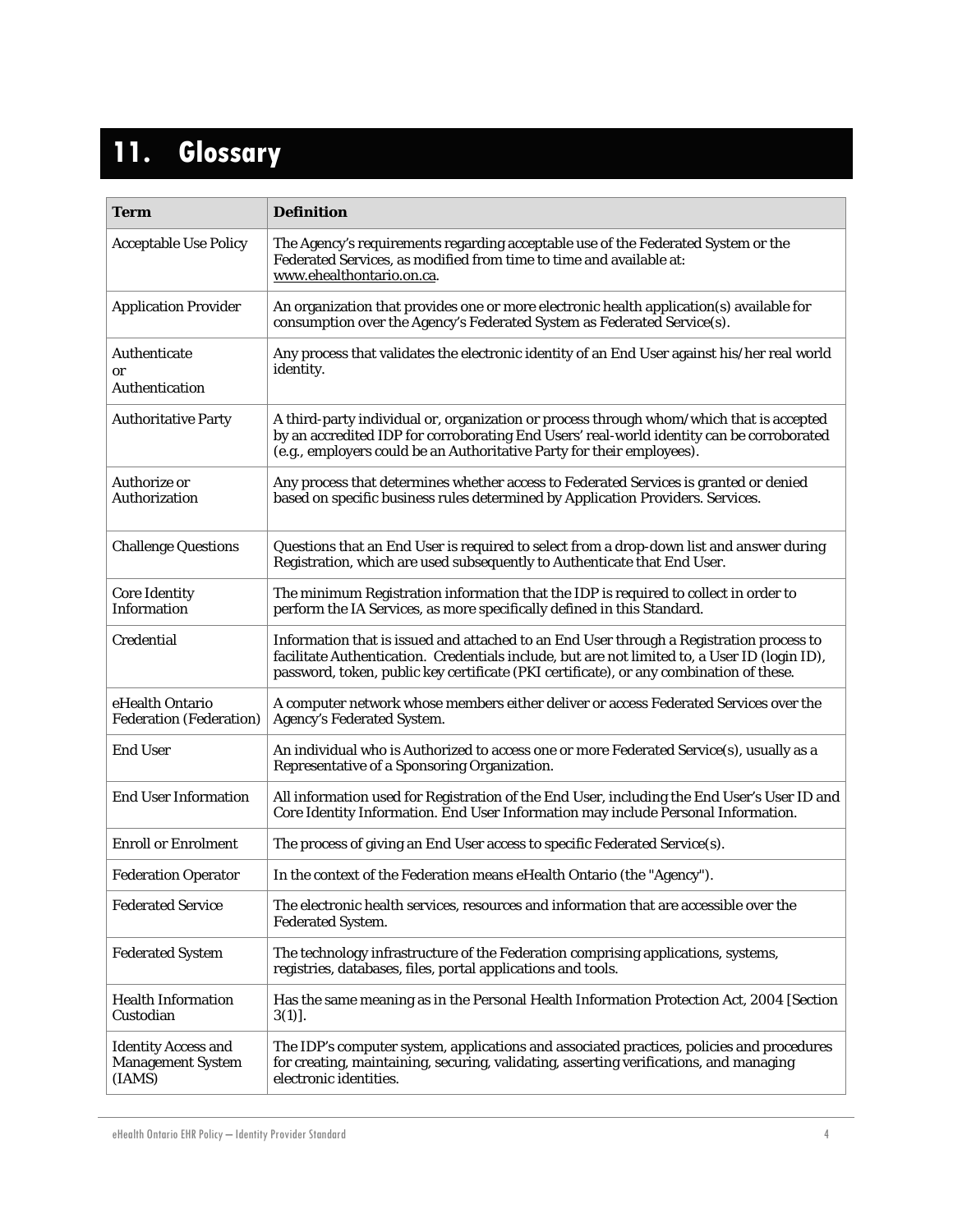| <b>Term</b>                                                            | <b>Definition</b>                                                                                                                                                                                                                                                                                                                                                                                                                                                                                                                                                                                                                                                                                                                                                                                                                                                                                                                                                                                                                                                                                                                                                                                                                                                                                                                                                                                                                                                                                                                                                                                      |
|------------------------------------------------------------------------|--------------------------------------------------------------------------------------------------------------------------------------------------------------------------------------------------------------------------------------------------------------------------------------------------------------------------------------------------------------------------------------------------------------------------------------------------------------------------------------------------------------------------------------------------------------------------------------------------------------------------------------------------------------------------------------------------------------------------------------------------------------------------------------------------------------------------------------------------------------------------------------------------------------------------------------------------------------------------------------------------------------------------------------------------------------------------------------------------------------------------------------------------------------------------------------------------------------------------------------------------------------------------------------------------------------------------------------------------------------------------------------------------------------------------------------------------------------------------------------------------------------------------------------------------------------------------------------------------------|
| <b>Identity</b> and<br><b>Authentication Services</b><br>(IA Services) | The electronic services provided by an IDP that include validating End User identity,<br>issuing Credentials, and sending Authentication information.                                                                                                                                                                                                                                                                                                                                                                                                                                                                                                                                                                                                                                                                                                                                                                                                                                                                                                                                                                                                                                                                                                                                                                                                                                                                                                                                                                                                                                                  |
| <b>Identity Provider (IDP)</b>                                         | An organization that provides IA Services within the Federation.                                                                                                                                                                                                                                                                                                                                                                                                                                                                                                                                                                                                                                                                                                                                                                                                                                                                                                                                                                                                                                                                                                                                                                                                                                                                                                                                                                                                                                                                                                                                       |
| <b>Laws and Regulations</b>                                            | The Personal Health Information Protection Act, 2004 and all statutes, regulations, codes,<br>ordinances, decrees, rules, municipal by-laws, judicial, arbitral, administrative, ministerial,<br>departmental, or regulatory judgments, orders, decisions, rulings, or awards enacted or<br>promulgated by any regulatory body pursuant to any statutory authority or requirements<br>and, in all cases, applicable, binding, and enforceable in Canada and/or Ontario.                                                                                                                                                                                                                                                                                                                                                                                                                                                                                                                                                                                                                                                                                                                                                                                                                                                                                                                                                                                                                                                                                                                                |
| <b>Level of Assurance</b>                                              | The degree of confidence that can be placed in or that is required from the Registration and<br>Authentication of an End User's electronic identity.                                                                                                                                                                                                                                                                                                                                                                                                                                                                                                                                                                                                                                                                                                                                                                                                                                                                                                                                                                                                                                                                                                                                                                                                                                                                                                                                                                                                                                                   |
| Patient<br>Portals/Applications                                        | Applications (HIC or non-HIC affiliated) that facilitate Patient access to the EHR. These<br>applications may be:<br>Provider-Gated (Provider facilitates communication with Patient)<br>Direct-to-Patients (Patient has direct access to EHR)<br>Patient-Gated (Patient delegates access to a Substitute Decision<br>Maker/additional delegates (i.e. family member, physician)                                                                                                                                                                                                                                                                                                                                                                                                                                                                                                                                                                                                                                                                                                                                                                                                                                                                                                                                                                                                                                                                                                                                                                                                                       |
| <b>Personal Health</b><br><b>Information (PHI)</b>                     | Has the same meaning as in the Personal Health Information Protection Act, 2004 [Section<br>$4(1)$ .                                                                                                                                                                                                                                                                                                                                                                                                                                                                                                                                                                                                                                                                                                                                                                                                                                                                                                                                                                                                                                                                                                                                                                                                                                                                                                                                                                                                                                                                                                   |
| <b>Personal Information</b><br>(PI)                                    | Has the same meaning as in the Freedom of Information and Protection of Privacy Act<br>[Section 2 (1)].                                                                                                                                                                                                                                                                                                                                                                                                                                                                                                                                                                                                                                                                                                                                                                                                                                                                                                                                                                                                                                                                                                                                                                                                                                                                                                                                                                                                                                                                                                |
| Privacy Breach                                                         | A Privacy Breach includes:<br>A contravention of PHIPA and its regulation, including:<br>Any collection, use or disclosure of PHI that is not in compliance with PHIPA and<br>its regulation<br>Any retention, transfer or disposal of PHI that is not in compliance with PHIPA and<br>its regulation<br>Any circumstances where PHI is stolen, lost, used or disclosed in an unauthorized<br>manner or accessed by unauthorized persons<br>Any circumstance where records of PHI are subject to unauthorized copying,<br>modification or disposal<br>A contravention of FIPPA, including:<br>٠<br>Any collection, use or disclosure of PI that is not in compliance with FIPPA and its<br>regulations<br>Any retention, transfer or disposal of PI that is not in compliance with FIPPA and<br>its regulations<br>Any circumstances where PI is stolen, lost, used or disclosed in an unauthorized<br>manner or accessed by unauthorized persons<br>Any circumstance where records of PI are subject to unauthorized copying,<br>modification or disposal<br>A contravention of the privacy policies, procedures or practices implemented by the<br>٠<br>Agency<br>A contravention of the privacy provisions in agreements which the Agency enters into<br>with external stakeholders and third-party service providers, including the privacy<br>provisions in PHIPA agent agreements, data sharing agreements, confidentiality and<br>non-disclosure agreements and agreements with third-party service providers retained<br>by the Agency.<br>Privacy Breaches can be intentional or inadvertent. |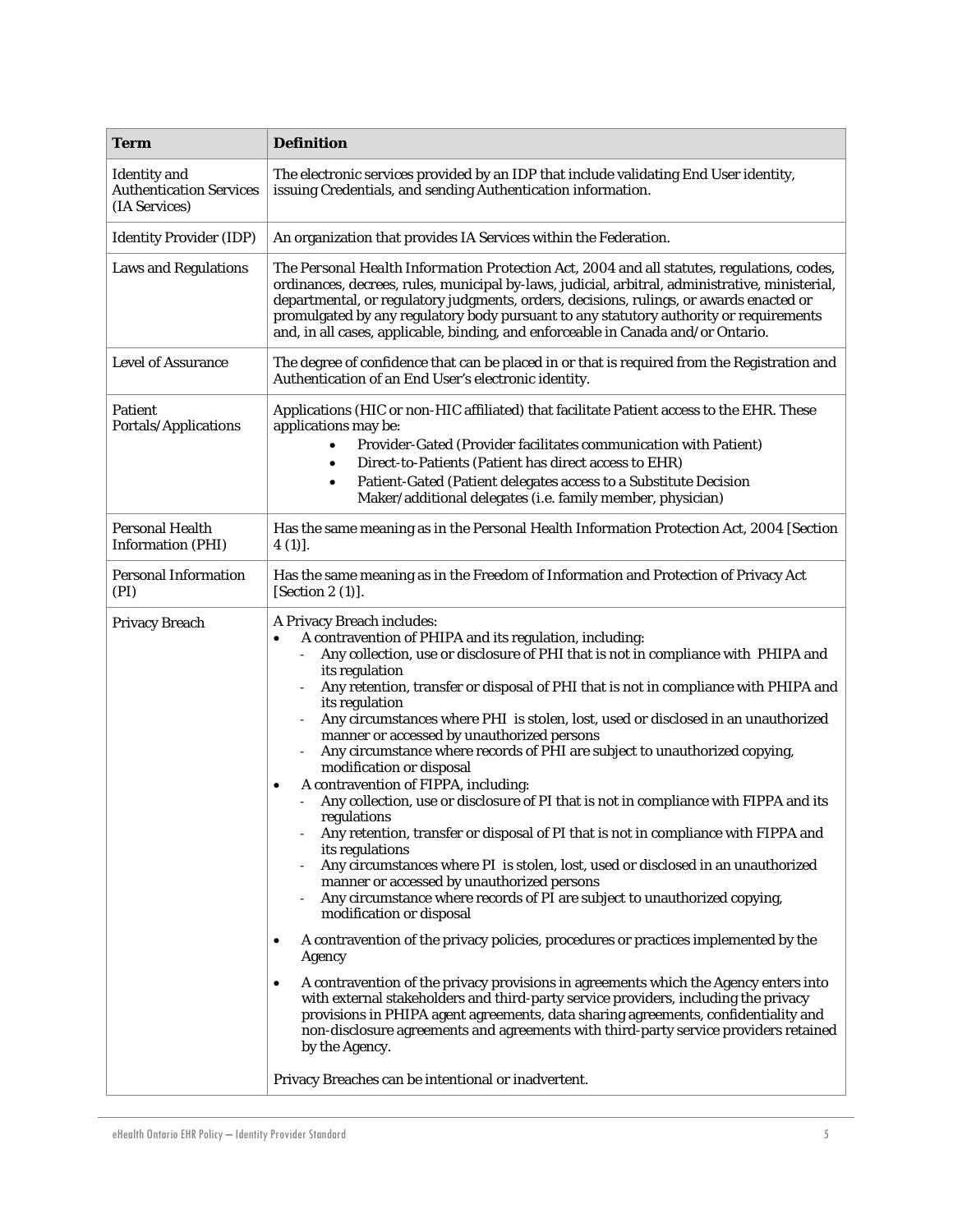| <b>Term</b>                                      | <b>Definition</b>                                                                                                                                                                                                                                                                                                                                                                                                                                                                                                                                                                        |
|--------------------------------------------------|------------------------------------------------------------------------------------------------------------------------------------------------------------------------------------------------------------------------------------------------------------------------------------------------------------------------------------------------------------------------------------------------------------------------------------------------------------------------------------------------------------------------------------------------------------------------------------------|
| <b>Privacy Impact</b><br><b>Assessment (PIA)</b> | A detailed assessment undertaken to evaluate the effects of a new or significantly modified<br>service to determine its actual and potential impact on the protection of PI/PHI included in<br>the service. PIAs measure compliance with applicable privacy law and broader privacy<br>implications. A PIA addresses all technological components, business processes, flows of<br>personal information, information management controls and human resource processes<br>associated with a service and identifies ways in which privacy risks associated with these<br>may be mitigated. |
| Privilege                                        | Assigned to accounts to confer enhanced rights within a system or application. Typical<br>rights include the ability to override system or application controls, manage End User<br>accounts, alter or manage content, write to system files, or perform maintenance.                                                                                                                                                                                                                                                                                                                    |
| Register<br>or<br>Registration                   | The process by which a unique electronic identity is established for any End User, which is<br>associated with a Level of Assurance.                                                                                                                                                                                                                                                                                                                                                                                                                                                     |
| Representative                                   | In the case of eHealth Ontario or a Participant, any of its directors, officers, employees,<br>agents, consultants, subcontractors or service provider to eHealth Ontario or that<br>Participant, as well as the directors, officers, employees, agents, subcontractors or service<br>providers of each such party.                                                                                                                                                                                                                                                                      |
| <b>Risk-Based</b><br><b>Authentication (RBA)</b> | An Authentication system that takes into consideration the profile of the user requesting<br>access to a system, as well as which system that user is attempting to access, which<br>determines the risk profile for that access attempt. The risk profile is then used to<br>determine the nature of the challenge. Risk-Based Authentication allows the application to<br>challenge the user for additional Credentials only when the risk level is appropriate.                                                                                                                       |
| <b>Security Breach</b>                           | A Security Breach includes:<br>A contravention of the security policies, procedures or practices implemented by the<br>Agency<br>A contravention of the security provisions in agreements which the Agency enters into<br>$\bullet$<br>with external stakeholders and third-party service providers, including the security<br>provisions in PHIPA agent agreements, data sharing agreements, confidentiality and<br>non-disclosure agreements and agreements with third-party service providers retained<br>by the Agency<br>Security Breaches can be intentional or inadvertent.       |
| <b>Sensitive Information</b>                     | Information that if released without authorization would cause harm, embarrassment or<br>unfair economic advantage, i.e., breach of the duty of confidentiality or the duty to protect<br>the privacy of individuals with respect to their PHI or PI.                                                                                                                                                                                                                                                                                                                                    |
| Sponsoring<br>Organization                       | An organization (usually a Health Information Custodian) that has the right to access one<br>or more Federated Service(s) for the purpose of delivering health care or to assist in the<br>delivery of health care in Ontario.                                                                                                                                                                                                                                                                                                                                                           |
| <b>Threat Risk Assessment</b><br>(TRA)           | A process designed to identify and analyze threats and risks to I&IT processes, programs,<br>infrastructure, and applications, leading to recommendations of appropriate safeguards to<br>protect assets and information from loss, theft, destruction, modification, or corruption.                                                                                                                                                                                                                                                                                                     |
| User ID                                          | Electronic information comprising of a string of characters that uniquely identifies an End<br>User in an information system.                                                                                                                                                                                                                                                                                                                                                                                                                                                            |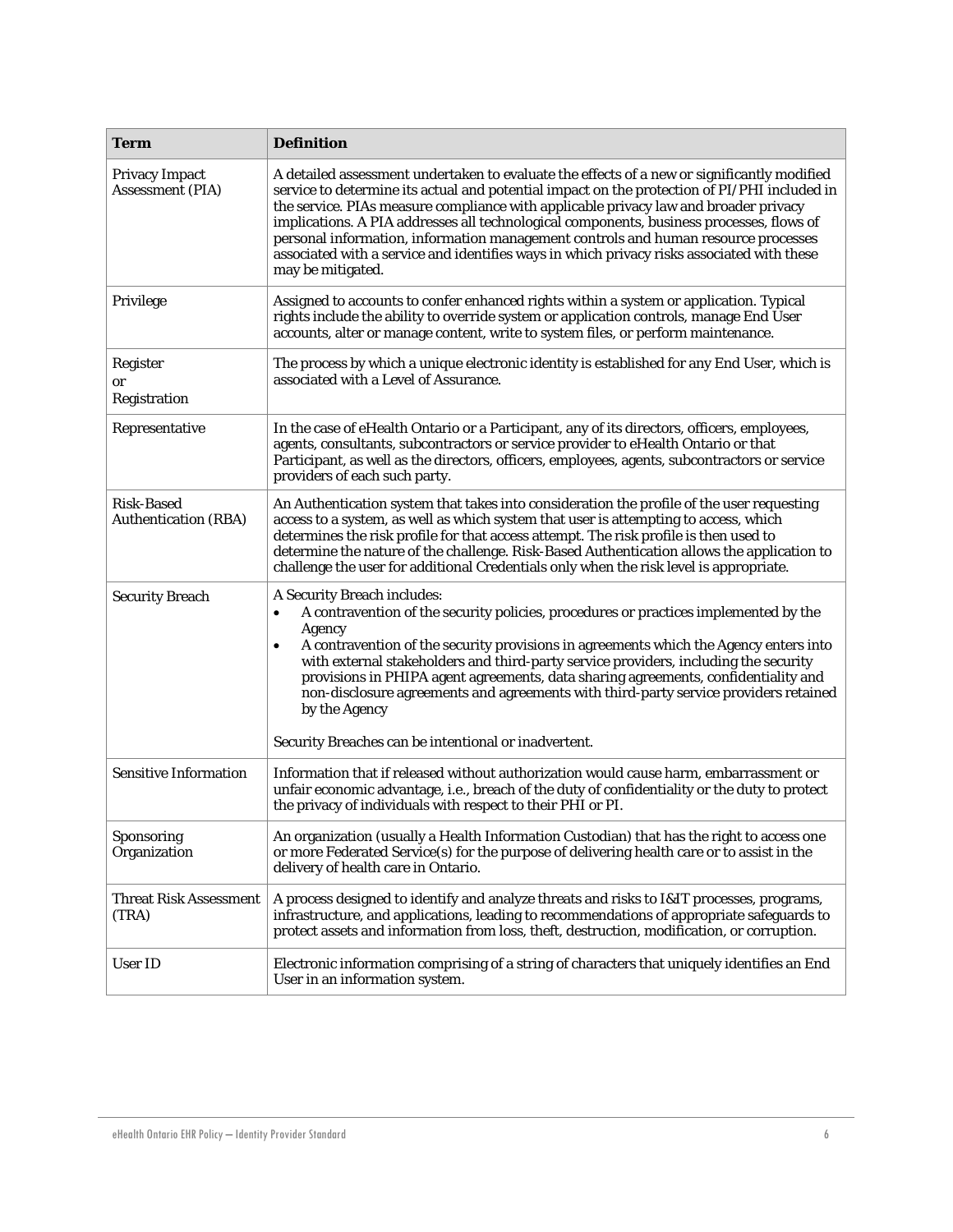## **12. Reference and Associated Documents**

| <b>Reference</b>                                                                                                                                                          | Location                                                                                                                                                                                                                                                                                      |
|---------------------------------------------------------------------------------------------------------------------------------------------------------------------------|-----------------------------------------------------------------------------------------------------------------------------------------------------------------------------------------------------------------------------------------------------------------------------------------------|
| Development Corporations Act, R.S.O. 1990,<br>Chapter D10 Ontario Regulation 43/02 as Amended<br>to Ontario Regulation 54/05                                              | http://www.e-<br>laws.gov.on.ca/html/statutes/english/elaws_statutes_90d10<br>_e.htm                                                                                                                                                                                                          |
| eHealth Ontario Acceptable Use Policy                                                                                                                                     | http://www.ehealthontario.on.ca/images/uploads/support/A<br>cceptableUsePolicy_EN.pdf                                                                                                                                                                                                         |
| eHealth Ontario Identity Services Schedule                                                                                                                                | http://www.ehealthontario.on.ca/images/uploads/support/Id<br>entity_Services_Schedule_EN.pdf                                                                                                                                                                                                  |
| eHealth Ontario Identity Federation Identity<br><b>Provider Policy</b>                                                                                                    | http://www.ehealthontario.on.ca/images/uploads/support/F<br>ederation_Identity_Provider_Policy_v1.pdf                                                                                                                                                                                         |
| eHealth Ontario Identity Federation SAML<br>Specifications                                                                                                                | http://www.ehealthontario.on.ca/en/standards/view/single-<br>sign-on-patient-context-sharing-standard                                                                                                                                                                                         |
| eHealth Ontario Information Security Policy                                                                                                                               | http://www.ehealthontario.on.ca/en/security                                                                                                                                                                                                                                                   |
| eHealth Ontario Personal Health Information<br><b>Privacy Policy</b>                                                                                                      | http://www.ehealthontario.on.ca/images/uploads/pages/doc<br>uments/PHI_PrivacyPolicy_EN.pdf                                                                                                                                                                                                   |
| eHealth Ontario Personal Information Privacy Policy                                                                                                                       | http://www.ehealthontario.on.ca/images/uploads/pages/doc<br>uments/PI_PrivacyPolicy_EN.pdf                                                                                                                                                                                                    |
| eHealth Ontario Privacy and Data Protection Policy                                                                                                                        | http://www.ehealthontario.on.ca/images/uploads/pages/doc<br>uments/Privacy_and_Data_Protection_Policy.pdf                                                                                                                                                                                     |
| eHealth Ontario Privacy Policy on the<br><b>Responsibilities of Third Party Application Providers</b>                                                                     | http://www.ehealthontario.on.ca/images/uploads/pages/doc<br>uments/RespOfThirdPartyServiceProvidersPolicy_EN.pdf                                                                                                                                                                              |
| eHealth Ontario, Briefing Note: ONE® ID Chain of<br><b>Trust Model</b>                                                                                                    | Available upon request                                                                                                                                                                                                                                                                        |
| Freedom of Information and Protection of Privacy<br>Act                                                                                                                   | http://www.e-<br>laws.gov.on.ca/html/statutes/english/elaws_statutes_90f31_<br>e.htm                                                                                                                                                                                                          |
| GO-ITS Number 25.13 Security Requirements for<br>Internet Web Applications (Version 1.2), 2009-03-26                                                                      | https://www.ontario.ca/page/go-its-2513-security-<br>requirements-web-applications                                                                                                                                                                                                            |
| GO-ITS Number 25.00 - General Security<br>Requirements                                                                                                                    | https://www.ontario.ca/page/go-its-250-general-security-<br>requirementsl                                                                                                                                                                                                                     |
| <b>Government of Ontario Corporate Policy on</b><br>Electronic Identification, Authentication and<br>Authorization (IAA): Ministry of Government<br>Services (July, 2012) | Available upon request                                                                                                                                                                                                                                                                        |
| <b>ONE® ID Challenge Questions Standard</b>                                                                                                                               | https://www.ehealthontario.ca/portal/server.pt/gateway/PT<br>ARGS 0 95092 19625 0 0 43/http%3B/wcipublisher.php<br>ortal.prod.ont.gss%3B7087/publishedcontent/publish/ssha/e<br>ho/communities/registration_authority/one_id_policy_and_<br>standards/one_id_challenge_questions_standard.pdf |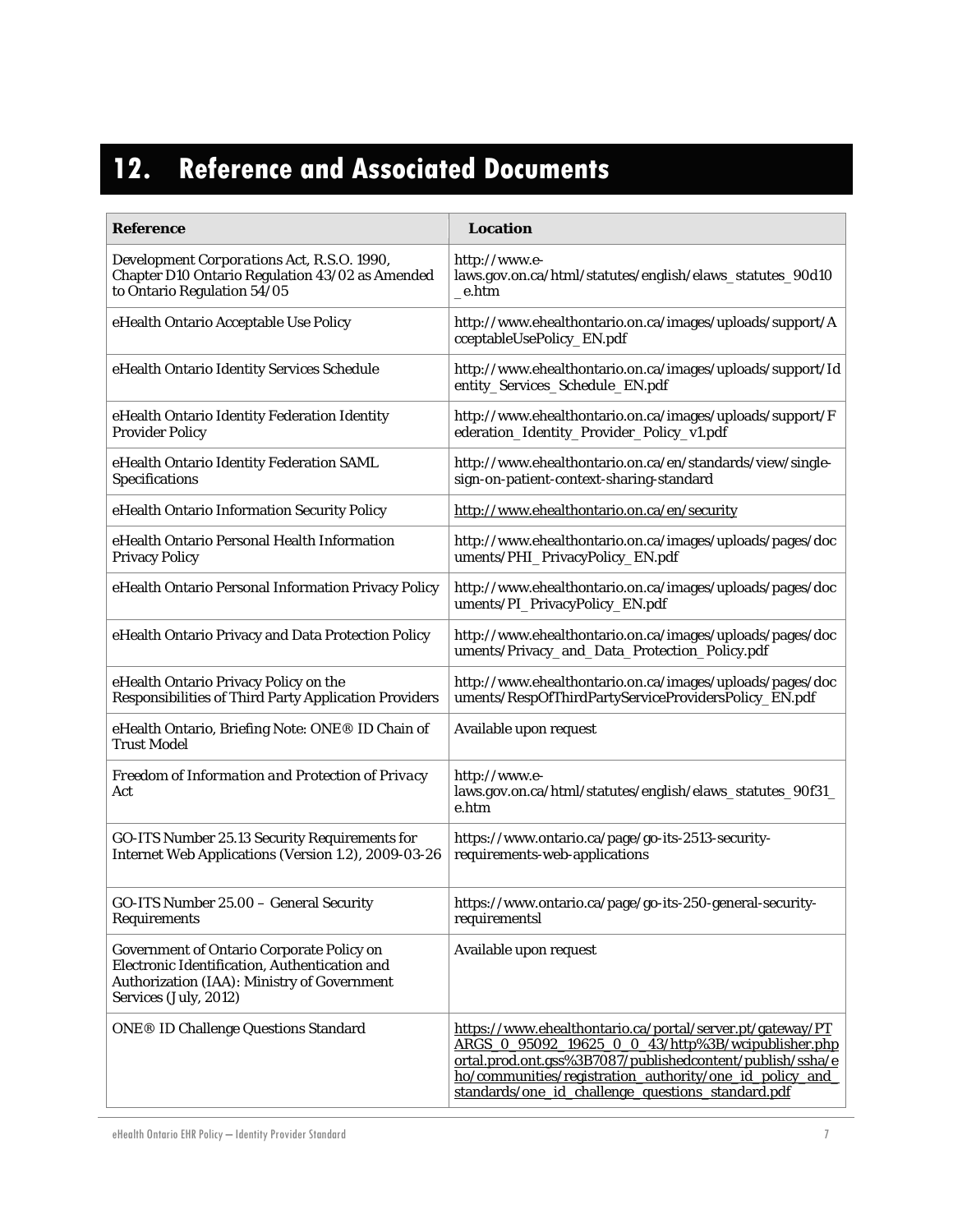| <b>ONE®ID Identification Information and User Name</b><br><b>Standard</b>                 | https://www.ehealthontario.ca/portal/server.pt/gateway/PT<br>ARGS 0 95092 19625 0 0 43/http%3B/wcipublisher.php<br>ortal.prod.ont.gss%3B7087/publishedcontent/publish/ssha/e<br>ho/communities/registration_authority/one_id_policy_and_<br>standards/one_id_id_information_and_user_name_standar<br>d.pdf |
|-------------------------------------------------------------------------------------------|------------------------------------------------------------------------------------------------------------------------------------------------------------------------------------------------------------------------------------------------------------------------------------------------------------|
| <b>ONE® ID Identity Assurance Standard</b>                                                | https://www.ehealthontario.ca/portal/server.pt/gateway/PT<br>ARGS 0 95092 19625 0 0 43/http%3B/wcipublisher.php<br>ortal.prod.ont.gss%3B7087/publishedcontent/publish/ssha/e<br>ho/communities/registration_authority/one_id_policy_and_<br>standards/one_id_identity_assurance_level_standard.pdf         |
| <b>ONE® ID Password Standard</b>                                                          | https://www.ehealthontario.ca/portal/server.pt/gateway/PT<br>ARGS 0 95092 19625 0 0 43/http%3B/wcipublisher.php<br>ortal.prod.ont.gss%3B7087/publishedcontent/publish/ssha/e<br>ho/communities/registration_authority/one_id_policy_and_<br>standards/one id password standard.pdf                         |
| <b>ONE®ID Policy</b>                                                                      | https://www.ehealthontario.ca/portal/server.pt/gateway/PT<br>ARGS 0 95092 19625 0 0 43/http%3B/wcipublisher.php<br>ortal.prod.ont.gss%3B7087/publishedcontent/publish/ssha/e<br>ho/communities/registration_authority/one_id_policy_and_<br>standards_documents/one_id_policy.pdf                          |
| Personal Health Information Protection Act. 2004<br>(PHIPA)                               | http://www.e-<br>laws.gov.on.ca/html/statutes/english/elaws_statutes_04p03<br>e.htm                                                                                                                                                                                                                        |
| Personal Information Protection and Electronic<br>Documents Act, S.C. 2000, c. 5 (PIPEDA) | http://laws-lois.justice.gc.ca/eng/acts/P-8.6/index.html                                                                                                                                                                                                                                                   |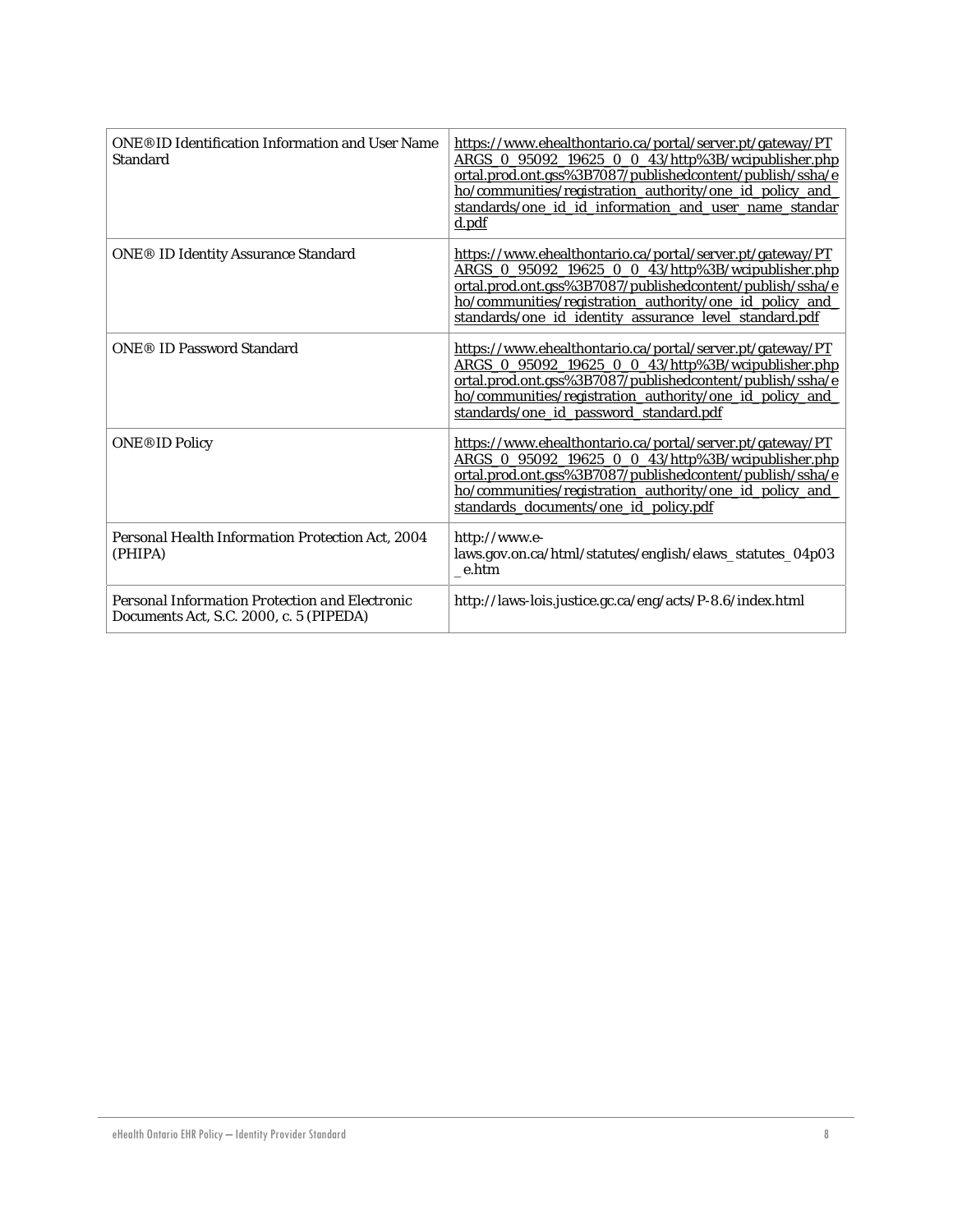## <span id="page-28-0"></span>**13. Appendix A - Acceptable Identity Documents**

#### **Primary and Secondary Identity Documents for ONE®ID**

This section provides a list of documents that ONE®ID currently accepts as primary or secondary documents. Primary documents provide more stringent proof of identity; secondary documents are issued by an institution that has been approved by the Agency.

#### **Primary Documents**

|                | <b>Acceptable Primary Identity Documents</b>                                                                                                                                                                                                                                                                                 |  |  |
|----------------|------------------------------------------------------------------------------------------------------------------------------------------------------------------------------------------------------------------------------------------------------------------------------------------------------------------------------|--|--|
| 1              | Birth Certificate issued by a Canadian Province or Territory                                                                                                                                                                                                                                                                 |  |  |
| $\overline{c}$ | <b>Canadian Certificate of Birth Abroad</b>                                                                                                                                                                                                                                                                                  |  |  |
| 3              | Canadian Certificate of Indian or Metis Status                                                                                                                                                                                                                                                                               |  |  |
| 4              | <b>Canadian Permanent Resident Card</b>                                                                                                                                                                                                                                                                                      |  |  |
| 5              | Certificate of Canadian Citizenship (paper document or plastic card, excluding commemorative issue)                                                                                                                                                                                                                          |  |  |
| 6              | Certification of Naturalization (paper document or plastic card, excluding commemorative issue)                                                                                                                                                                                                                              |  |  |
| 7              | Citizenship Identification Card issued by a foreign jurisdiction where these exist (e.g., Mexico, Europe)                                                                                                                                                                                                                    |  |  |
| 8              | <b>Confirmation of Permanent Resident (IMM 5292)</b>                                                                                                                                                                                                                                                                         |  |  |
| 9              | CANPASS (A Remote Area Border Crossing permit allowing the bearer to cross into Canada at certain<br>remote areas without reporting to a port of entry as long as imported goods are declared.)                                                                                                                              |  |  |
| 10             | Nexus (A cross-border express pass available to low-risk individuals who have passed a stringent Canadian<br>and American security check, including a fingerprint biometric, photograph, and personal interview with<br>immigration officials. In order to maintain this pass, the individual must reapply every two years.) |  |  |
| 11             | <b>Firearm Registration License</b>                                                                                                                                                                                                                                                                                          |  |  |
| 12             | Permanent Resident Card (i.e., Maple Leaf Card)                                                                                                                                                                                                                                                                              |  |  |
| 13             | Driver's License (including graduated driver's license)                                                                                                                                                                                                                                                                      |  |  |
| 14             | <b>Canadian Passport (currently valid)</b>                                                                                                                                                                                                                                                                                   |  |  |
| 15             | A valid Passport issued by a foreign jurisdiction                                                                                                                                                                                                                                                                            |  |  |
| 16             | Statement of Live Birth from Canadian Province (Certified Copy)                                                                                                                                                                                                                                                              |  |  |
| 17             | Immigration Canada - Refugee Claimant ID Document                                                                                                                                                                                                                                                                            |  |  |
| 18             | <b>Ontario Photo Card</b>                                                                                                                                                                                                                                                                                                    |  |  |
| 19             | Ontario Health Card with photo (Only for a patient registration to a Patient portals/applications)                                                                                                                                                                                                                           |  |  |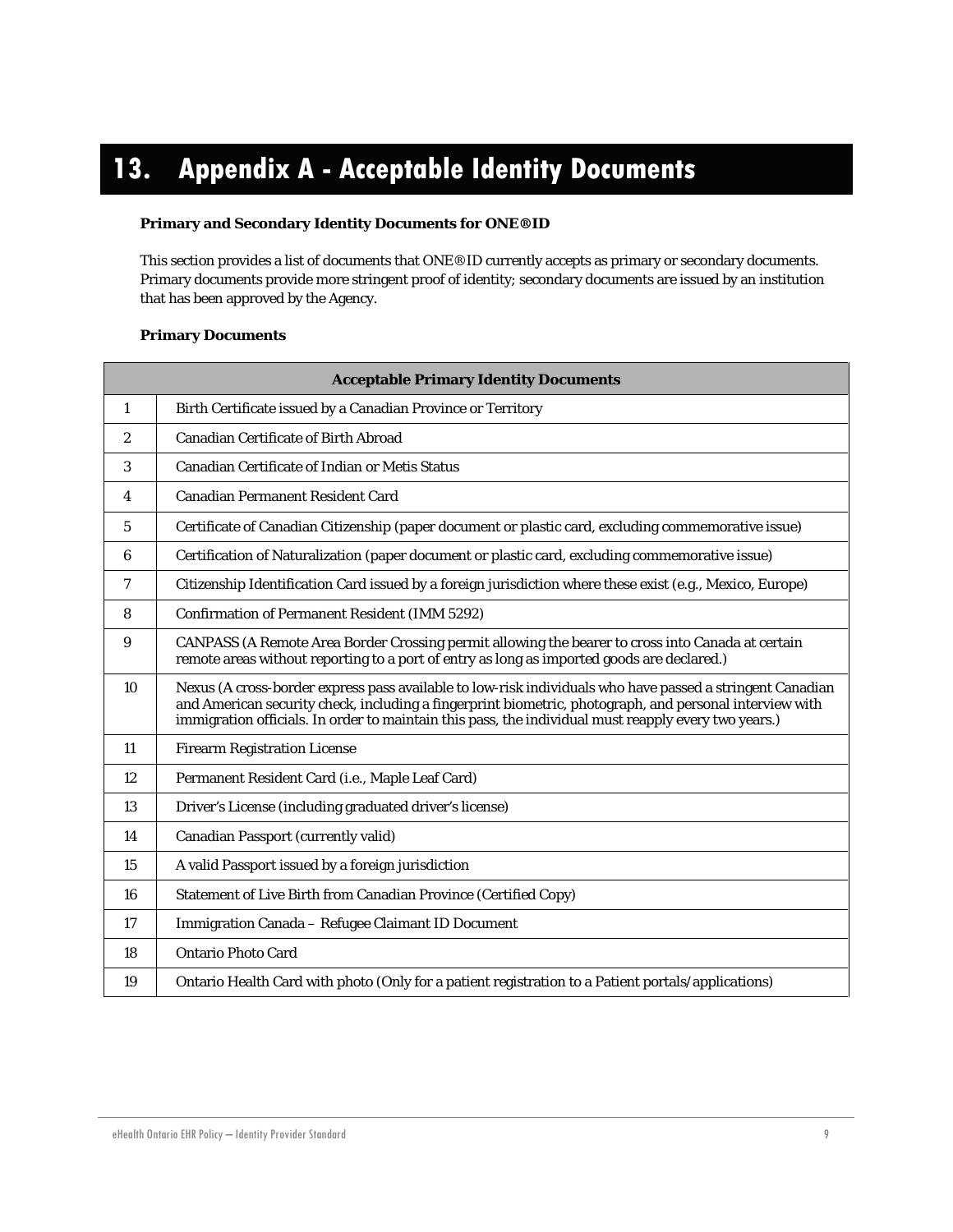#### **Secondary Documents**

| <b>Acceptable Secondary Identity Documents</b> |                                                                                                                                                                                                                                                                                                                                                                                                                                                                                                                                                                                                                                                                                                                                                                                                                                                                                                                                                                      |  |
|------------------------------------------------|----------------------------------------------------------------------------------------------------------------------------------------------------------------------------------------------------------------------------------------------------------------------------------------------------------------------------------------------------------------------------------------------------------------------------------------------------------------------------------------------------------------------------------------------------------------------------------------------------------------------------------------------------------------------------------------------------------------------------------------------------------------------------------------------------------------------------------------------------------------------------------------------------------------------------------------------------------------------|--|
| 1                                              | Any document listed as an Acceptable Primary Identity Document except for the Primary Identity<br>Document being recorded.                                                                                                                                                                                                                                                                                                                                                                                                                                                                                                                                                                                                                                                                                                                                                                                                                                           |  |
| $\boldsymbol{2}$                               | Old Age Security Card                                                                                                                                                                                                                                                                                                                                                                                                                                                                                                                                                                                                                                                                                                                                                                                                                                                                                                                                                |  |
| 3                                              | Certificate issued by a government ministry or agency (e.g., Marriage, Divorce, Adoption)                                                                                                                                                                                                                                                                                                                                                                                                                                                                                                                                                                                                                                                                                                                                                                                                                                                                            |  |
| 4                                              | Canadian Convention Refugee Determination Division Letter                                                                                                                                                                                                                                                                                                                                                                                                                                                                                                                                                                                                                                                                                                                                                                                                                                                                                                            |  |
| 5                                              | <b>Canadian Employment Authorization</b>                                                                                                                                                                                                                                                                                                                                                                                                                                                                                                                                                                                                                                                                                                                                                                                                                                                                                                                             |  |
| 6                                              | <b>Canadian Minister's Permit</b>                                                                                                                                                                                                                                                                                                                                                                                                                                                                                                                                                                                                                                                                                                                                                                                                                                                                                                                                    |  |
| 7                                              | Canadian Immigrant Visa Card                                                                                                                                                                                                                                                                                                                                                                                                                                                                                                                                                                                                                                                                                                                                                                                                                                                                                                                                         |  |
| 8                                              | <b>Canadian Student Authorization</b>                                                                                                                                                                                                                                                                                                                                                                                                                                                                                                                                                                                                                                                                                                                                                                                                                                                                                                                                |  |
| 9                                              | Record of Landing (IMM 1000)                                                                                                                                                                                                                                                                                                                                                                                                                                                                                                                                                                                                                                                                                                                                                                                                                                                                                                                                         |  |
| 10                                             | Document showing the Registration of a legal change of name accompanied by evidence of use of prior<br>name for the preceding 12 months.                                                                                                                                                                                                                                                                                                                                                                                                                                                                                                                                                                                                                                                                                                                                                                                                                             |  |
| 11                                             | Current Registration Document from the College of a Health Profession under the Regulated Health<br>Professions Act, 1991. (Audiology and Speech-Language Pathology, Chiropody, Chiropractic, Dental<br>Hygiene, Dental Technology, Dentistry, Denturism, Dietetics, Massage Therapy, Medical Laboratory<br>Technology, Medical Radiation Technology, Medicine, Midwifery, Nursing, Occupational Therapy,<br>Opticianry, Optometry, Pharmacy, Physiotherapy, Psychology, and Respiratory Therapy)                                                                                                                                                                                                                                                                                                                                                                                                                                                                    |  |
| 12                                             | Current Professional Association License/Membership Card (for any Regulated Health Profession,<br>including the following: Association of Ontario Midwives, Denturist Association of Ontario, Nurse<br>Practitioner Association of Ontario, Ontario Association of Medical Radiation Technologists, Ontario<br>Association of Naturopathic Doctors, Ontario Association of Orthodontists, Ontario Association of Speech<br>Language Pathologists and Audiologists, Ontario Chiropractic Association, Ontario Dental Association,<br>Ontario Medical Association, Ontario Nurses Association, Ontario Opticians Association, Ontario<br>Pharmacists' Association, Ontario Physiotherapy Association, Ontario Podiatric Medical Association,<br>Ontario Society of Chiropodists, Ontario Society of Medical Technologists, Registered Nurses Association of<br>Ontario, Registered Practical Nurses Association of Ontario, or Respiratory Therapy Society of Ontario) |  |
| 13                                             | Federal, Provincial, or Municipal Employee Card                                                                                                                                                                                                                                                                                                                                                                                                                                                                                                                                                                                                                                                                                                                                                                                                                                                                                                                      |  |
| 14                                             | <b>Current Employee Card from a Sponsoring Organization</b>                                                                                                                                                                                                                                                                                                                                                                                                                                                                                                                                                                                                                                                                                                                                                                                                                                                                                                          |  |
| 15                                             | <b>Union Card</b>                                                                                                                                                                                                                                                                                                                                                                                                                                                                                                                                                                                                                                                                                                                                                                                                                                                                                                                                                    |  |
| 16                                             | Other Federal ID Card, including Military                                                                                                                                                                                                                                                                                                                                                                                                                                                                                                                                                                                                                                                                                                                                                                                                                                                                                                                            |  |
| 17                                             | <b>Ontario Ministry of Natural Resources Outdoors Card</b>                                                                                                                                                                                                                                                                                                                                                                                                                                                                                                                                                                                                                                                                                                                                                                                                                                                                                                           |  |
| 19                                             | <b>Student Identification Card</b>                                                                                                                                                                                                                                                                                                                                                                                                                                                                                                                                                                                                                                                                                                                                                                                                                                                                                                                                   |  |
| 20                                             | <b>BYID Card (Formerly Age of Majority Card)</b>                                                                                                                                                                                                                                                                                                                                                                                                                                                                                                                                                                                                                                                                                                                                                                                                                                                                                                                     |  |
| 21                                             | <b>CNIB Photo Registration Card</b>                                                                                                                                                                                                                                                                                                                                                                                                                                                                                                                                                                                                                                                                                                                                                                                                                                                                                                                                  |  |
| 23                                             | Identification Card issued under the Blind Persons Rights Act                                                                                                                                                                                                                                                                                                                                                                                                                                                                                                                                                                                                                                                                                                                                                                                                                                                                                                        |  |